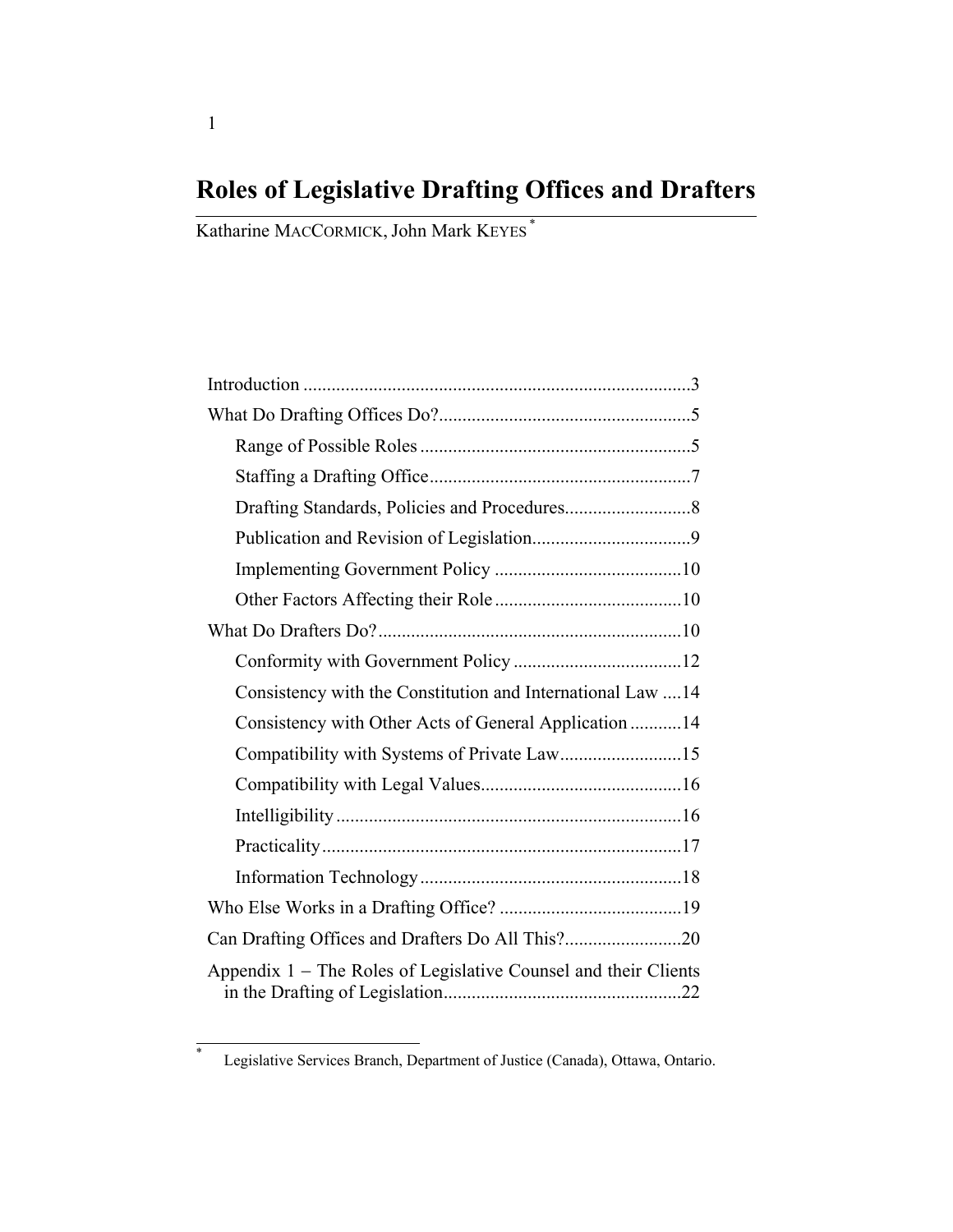| Appendix 3 – List of Canadian Legislation of General |  |
|------------------------------------------------------|--|
|                                                      |  |
|                                                      |  |
|                                                      |  |
|                                                      |  |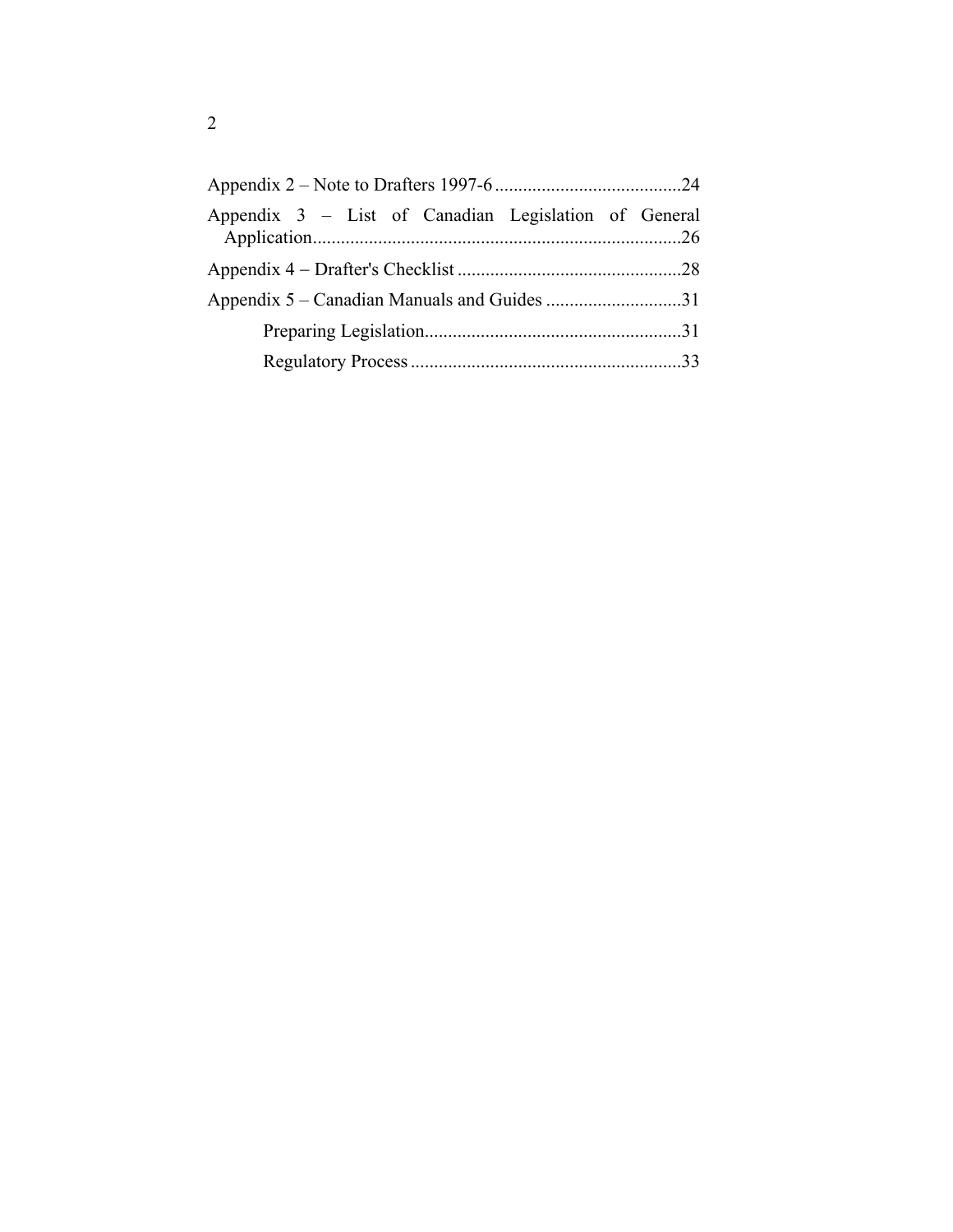#### **Introduction**

 This paper is about institutional arrangements for providing legislative drafting services. It looks at the role of a drafting office, including the roles of drafters and others who work in drafting offices.

 Legislative drafting has long been recognized as a specialized discipline, dating back to at least the 15th century in England when, according to Craies on Statute Law, a committee of judges, counsellors and officials was charged with drafting statutes based on petitions from one or both Houses of Parliament.<sup>1</sup> From the end of the 15th century conveyancers drafted English statutes, although by 1752 a Commons clerk, Robert Yeates, appears to have been effectively appointed as the first of a series of officials whose responsibilities included legislative drafting, not only for the Commons, but also for the Treasury.<sup>2</sup> From about 1837 the Home Secretary appears to have been responsible for drafting the most important government legislation until, in 1869, the Office of Parliamentary Counsel was established in the Treasury. Thus in England, there appears to be a fairly extensive history of legislative drafting services being provided by individuals who do not merely possess drafting skills, but who enjoy a certain pre-eminence in providing such services and, latterly, work in specialized groups. This institutional model predominates in parliamentary systems today.

 In Canada at the federal level, the Law Clerks of the Senate and of the House of Commons provided drafting services to the members of these Houses, including on occasion, to ministers. In a note entitled "History of the Preparation of Government Legislation in Canada", E.A. Driedger wrote:

"[…] from the time of Confederation until 1920, or thereabouts, an organisation was being built up within the staffs of the two Houses of Parliament for the purpose of drafting Government Legislation. Beginning in the '20s, however, the organisation began to disappear until in 1927, or thereabouts, there were only two

 $\frac{1}{1}$ S.G.G. Edgar, *Craies on Statute Law*, 7<sup>th</sup> ed. (Sweet & Maxwell, London: 1971) at 21.

<sup>2</sup> A.G. Donaldson, "The High Priests of the Mystery: A Note on Two Centuries of Parliamentary Draftsmen" [I have a copy of this with a hand-written note from James Ryan saying that he received it from an Northern Ireland drafter, Bill Leitch. I am unsure where it was published.]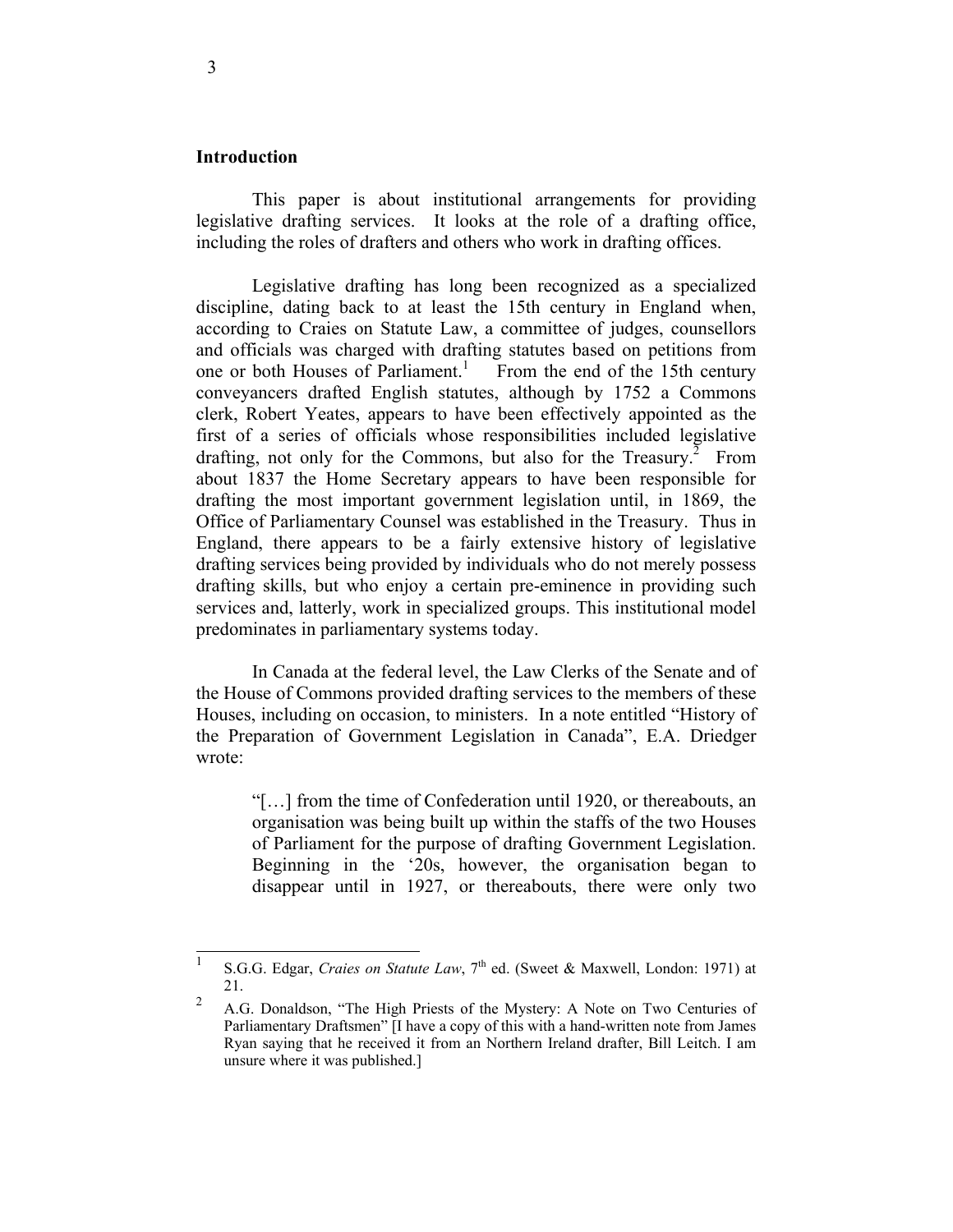officers in the Law Branch of the House of Commons and only one in the Senate".

 Driedger goes on to describe how the drafting of government legislation devolved to the staffs of the various departments responsible for legislation with no centralised control. However, a practice of submitting draft legislation to the Department of Justice "grew in the late '30s and early '40s until we reached the point where the Department of Justice prepared most of the Government's legislation." In the late 1940s and early 1950s, the Cabinet issued a series of directives effectively requiring all government bills to be drafted by the Department.<sup>3</sup>

 As for the drafting of regulations at the federal level, the approach has generally been to have them drafted in the various departments responsible for them. However, with the enactment of the Statutory Instruments Act in 1970, all proposed federal regulations were required to be examined by the Clerk of the Privy Council, in consultation with the Deputy Minister of Justice.<sup>4</sup> In practice, the examination function is performed by various drafting services sections of the Legislative Services Branch, some of which are now located in the sponsoring departments. The examination function has also in some cases expanded to include complete drafting services.

 A little over 25 years ago, the Renton Committee in the UK looked at how drafting services were provided.<sup>5</sup> Its mandate was:

"With a view to achieving greater simplicity and clarity in statute law, to review the form in which Public Bills are drafted, excluding consideration of matters relating to policy formulation and the legislative programme […]."

 The Committee produced a lengthy series of recommendations, many of which related to the organization and maintenance of a drafting office. The Committee recommended retaining the model of centralized

 3 RC Bergeron, "Legislation Section: 50 Years of Legislative Drafting in Ottawa" (1997), No. 199 *Inter Pares* 4.

<sup>4</sup> RSC 1985, c. S-22, s. 3.

<sup>5</sup> *The Preparation of Legislation, Report of a Committee Appointed by the Lord President of the Council* (Renton Report), Cmnd 6053, London, 1975.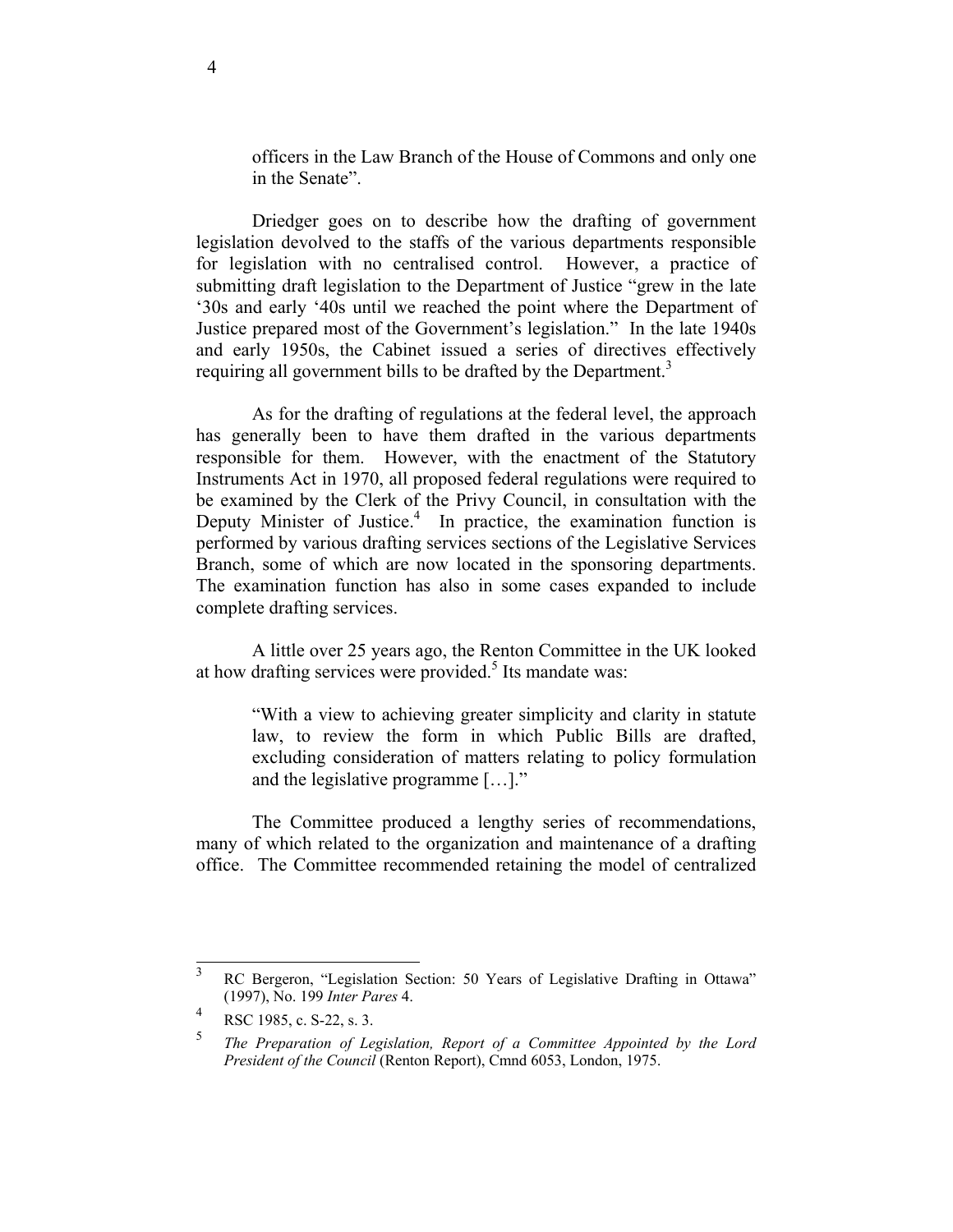drafting as well as measures for ensuring its ability to provide high quality drafting services.<sup>7</sup>

 Today we are considering similar questions, which include both the range of functions that legislative drafting offices can provide, as well as the merits of such an institutional approach to legislative drafting. The objective of this panel discussion is to compare notes on our experience and understanding of the role of a drafting office and drafters.

 This paper begins with a general discussion of centralized drafting and the role of a drafting office. This role includes such things as recruiting drafters and other drafting professionals, setting drafting standards, policies and procedures and publishing and revising legislation.

 The paper then turns to the role of drafters themselves (which of course depends substantially on what their offices do) and considers various aspects of this role in some detail. It then considers the roles of others who may work in a drafting office, most notably jurilinguists, editors (revisors) and informatics support staff.

 The paper fleshes out these roles with reference to the Legislative Services Branch of the Department of Justice (Canada). The objective is not to suggest that this is the ideal arrangement, but rather to provide a fairly detailed example of how these roles can be realized. It is clearly not the only way. Each jurisdiction has its own needs and resources that have to be brought to bear on the matter.

 The paper concludes by considering how realistic it is to expect drafting offices and those who work in them to do the things that they are supposed to do, particularly in light of time and resource limitations.

 The paper has 5 appendices of reference documents developed by the Legislative Services Branch. They provide examples of how some aspects of the roles of drafters and drafting offices have been elaborated in the Canadian context.

#### **What Do Drafting Offices Do?**

<sup>6</sup> *Ibid.* at 149: "(3) There should be no large scale transfer of drafting work away from the Government draftsmen."

<sup>7</sup> *Ibid.*: "(6) All available methods should be used to recruit and train more draftsmen as a matter of high priority."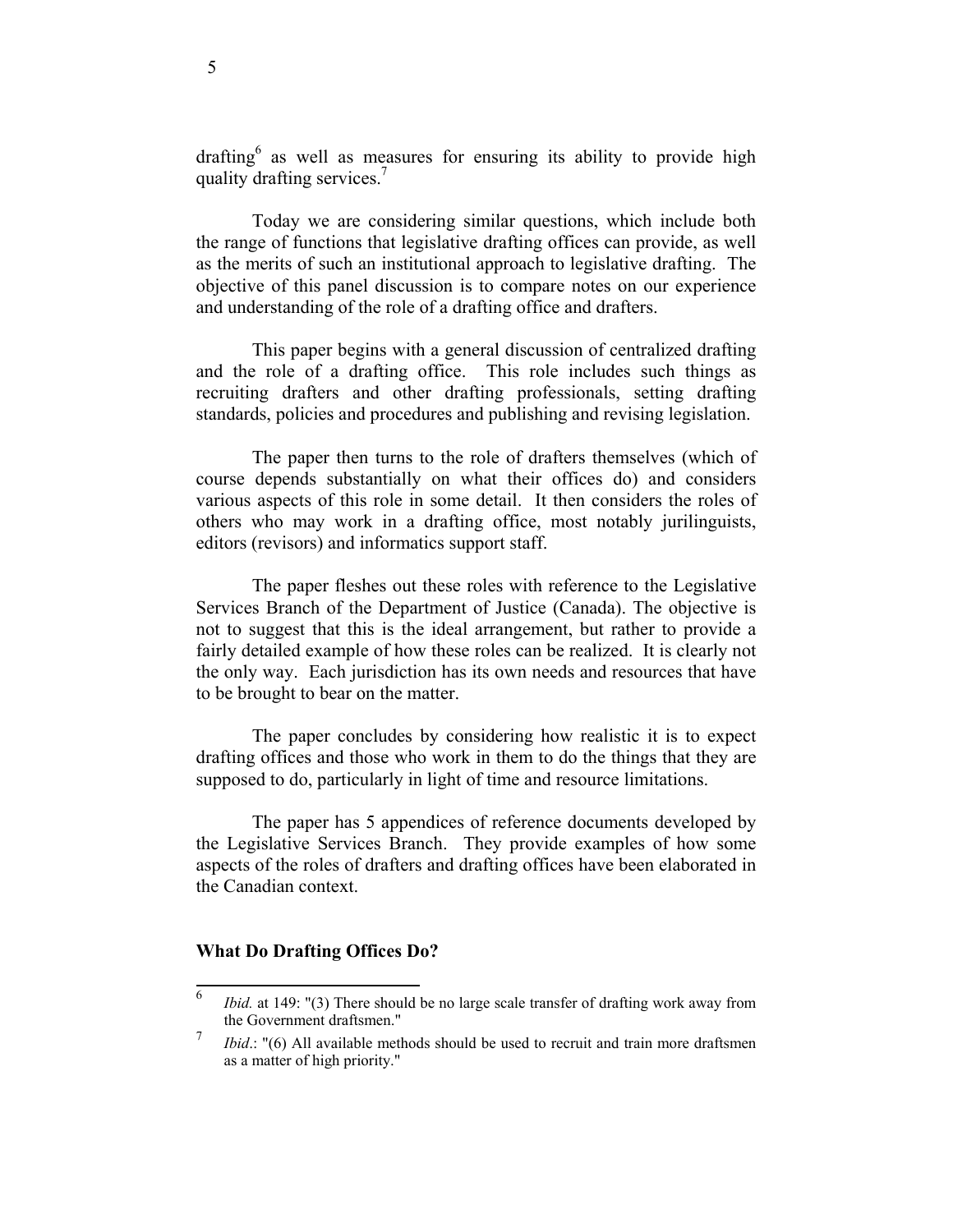#### **Range of Possible Roles**

 Drafting offices are established to provide an institutional framework for the preparation of legislation. Their establishment recognizes the existence of a specialized body of knowledge and a set of skills that constitute the discipline of legislative drafting. Drafting offices foster this discipline and, arguably, keep it alive in so far as it is largely neglected in academic legal education and in training programs offered by legal professional bodies.

 Drafting offices come in many shapes and sizes, even within a single jurisdiction. For example, at the federal level in Canada, we have not only the Legislative Services Branch of the Department of Justice (which drafts Government bills and reviews most regulations) but also various departmental drafting offices that draft regulations and other forms of delegated legislation (for example, Legislative and Regulatory Services at the Department of National Defence). We also have separate offices that draft bills for senators and private members of the House of Commons (the Offices of the Law Clerk and Parliamentary Counsel for each of the Senate and the House of Commons).

 A drafting office is usually part of a larger government institution, which frames the scope of its drafting mandate. For example, if it is part of a department that provides legal services generally to a government, then it provides drafting services on a government-wide basis as well. If it is instead part of a department that focuses on a particular subject, for example transport, then its mandate is confined to legislation dealing with this subject.

 The role of a drafting office varies considerably depending on the scope of its drafting mandate. For example, an office that drafts bills for private members serves a diverse group with a wide range of different objectives and interests. It may function rather like a private law firm serving the needs of individual clients, rather than any common need. However, it may also serve the corporate needs of the larger institution, which in the United States has been taken to mean that no attorney-client relationship exists between drafters and individual members.<sup>8</sup>

 8 See D. Brown and D. Cartin, "Position statement on the attorney-client relationship in the legislative employment setting" (1996), 10 *The Legislative Lawyer* 3.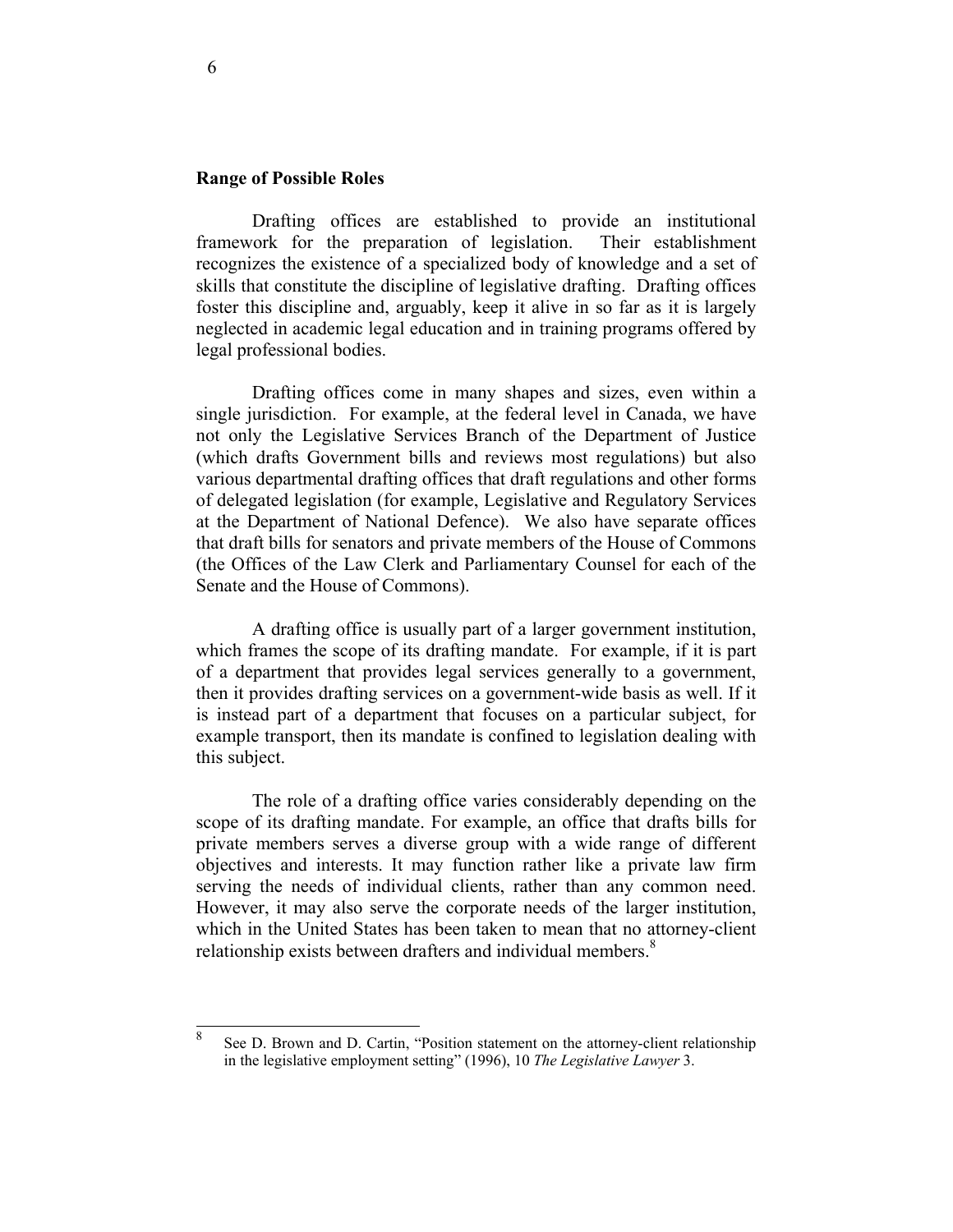In contrast, when the mandate of a drafting office is governmentwide, its clients are institutions like government departments. Its responsibilities usually go beyond the interests of a particular client and embrace the functioning and maintenance of legislation as a system of law. One of its purposes is to ensure the system's coherence, intelligibility and efficiency in achieving policy objectives. These responsibilities may also include the protection of values associated with the entire legal system, such as fairness and equality. These responsibilities are sometimes described in terms of "guarding the statute book".

 There are many ways in which a drafting office may meet its responsibilities. They obviously include hiring and training staff who are capable of drafting legislation that accomplishes what it is supposed to. They also extend to setting drafting standards, policies and procedures, publishing and revising legislation and acting as a focal point for ensuring the implementation of other government policies. Each of these is discussed below, first in terms of drafting offices, then (where applicable) in terms of drafters and other drafting professionals.

#### **Hiring and Training Staff**

 A drafting office will typically seek staff who already have some legislative drafting experience, be it statutes, regulations or municipal bylaws. Failing that, they may engage staff with good potential. In any event, whether experienced in drafting in other jurisdictions or not, new drafters in a drafting office will require training at least in the practices and procedures in the drafting office, if not in basic legislative drafting skills. As well, all drafters – new or experienced – may require updating from time-to-time as practices, procedures and skills change or are otherwise refined.

 At a minimum, a drafting office will offer newcomers on-the-job training. The Legislative Services Branch has supplemented this traditional method of training with a more formalized training process. In the Branch, initial training is provided by way of an orientation program, covering not only the Branch, but the Department as a whole. The program is supplemented by a mentor who is available to get the newcomer established and by training in basic legislative skills provided by a group in the Branch especially established for this purpose. The group also provides more specialized training to drafters and, as part of an outreach program, training on the legislative process to those involved in the process elsewhere in the Department or in other Departments.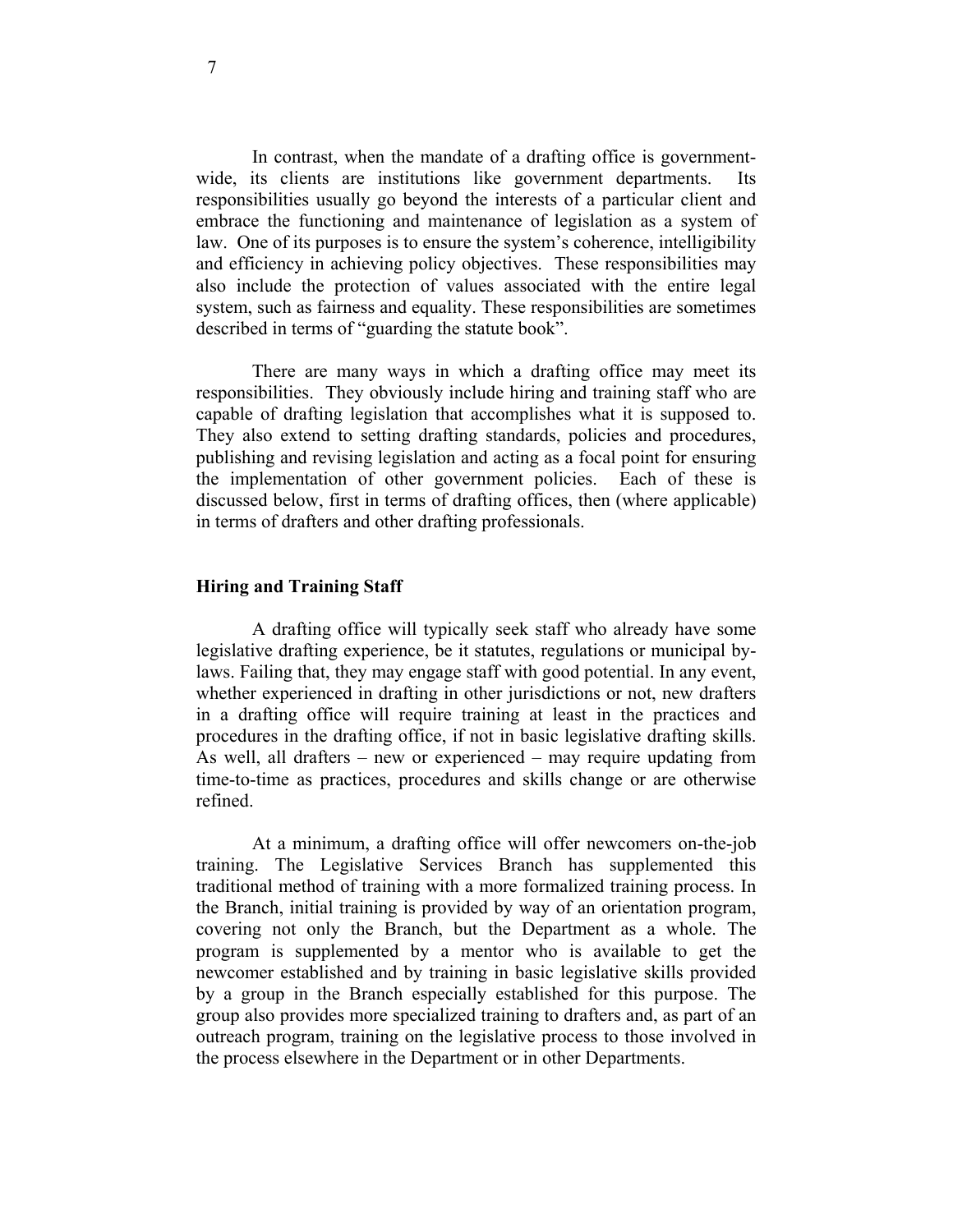#### **Drafting Standards, Policies and Procedures**

 The objective of developing and applying drafting standards, policies and procedures is not only to capture best drafting practices, but also to bring coherence and consistency to the legislative system. One of the first examples of this is found in the development of Interpretation Acts in the 19th century. They were enacted to shorten the length of legislative provisions by elaborating the content of standard provisions and allowing them to be stated in shortened form in particular Acts.<sup>9</sup> A notable example of interjurisdictional drafting standards are the Legislative Drafting Conventions developed by the Uniform Law Conference of Canada.<sup>10</sup>

 Drafting standards, policies and procedures are commonly issued through general instructions to drafters, which may be consolidated into drafting manuals and guides, $\frac{11}{11}$  many of which are now available in the Internet.<sup>12</sup> They may deal with many aspects of legislative drafting, ranging from establishing working relationships and procedures<sup>13</sup> to the wording to be used for particular types of provisions.

 They may also be given greater force, as noted above, by being enacted in the form of legislation such as Interpretation Acts or Acts establishing processes for making delegated legislation or by being issued as ministerial directives. For example, in 1999 the Canadian Cabinet issued a general directive on law-making.<sup>14</sup> It deals with such matters as the constitutional framework for law-making, the use of law to achieve

 9 See Law Commission of New Zealand, *A New Interpretation Act, "To Avoid Prolixity and Tautology"* (Wellington : 1990) at 3, citing Lord Brougham's Act of 1850.

<sup>&</sup>lt;sup>10</sup> www.law.ualberta.ca/alri/ulc/acts/edraft.htm.<br><sup>11</sup> A list of the main Canadian manuals and guides is contained in Appendix 4.

<sup>&</sup>lt;sup>12</sup> See, for example the manuals of New Zealand (http://www.justice.govt.nz/lac/index.html), the Commonwealth of Australia (http://www.opc.gov.au/about/documents.htm) and the State of Queensland (http://www.legislation.qld.gov.au/LegData.htm).

<sup>13</sup> See, for example, Appendix 1—The Roles of Legislative Counsel and their Clients in the Drafting of Legislation.

<sup>14</sup> See, for example the *Cabinet Directive on Law-making*: issued by the Canadian Cabinet in 1999: http://www.pcobcp.gc.ca/default.asp?Page=Publications&Language=E&doc=legislation/directive\_e. htm.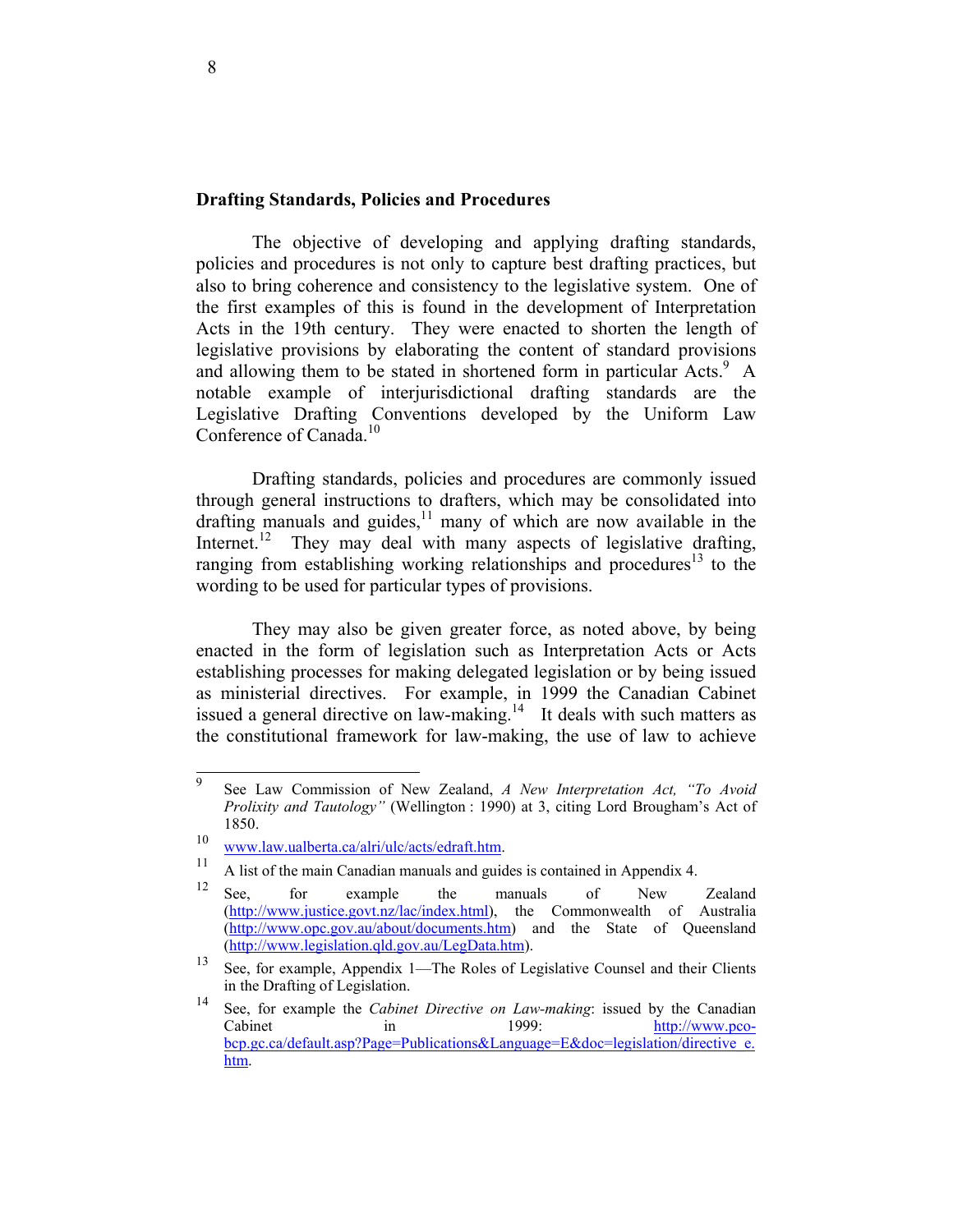policy objectives, the relationship between Acts and delegated legislation, the need to prepare intelligible laws in both of Canada's official languages and the importance of planning and managing law-making activities.

 One of the more innovative ways drafting offices can establish standards, policies and procedures is through specialized drafting projects that form laboratories for developing and testing new drafting techniques. Recent projects have focused on improving the readability of legislation. They have been conducted in a number of countries around the world, including Australia, New Zealand the  $UK^{15}$  and Canada.<sup>16</sup>

#### **Publication and Revision of Legislation**

 Global responsibilities also generally extend to the publication and consolidation of legislation. This includes establishing its format and, more recently, preparing and maintaining electronic databases of legislation.<sup>17</sup> Also associated with this role is the preparation of reference material such as indexes and tables to make it easier to find relevant legislation and verify its current state. This aspect of the work of a drafting office is assuming increasing public profile as Legislation becomes more available on the Internet.<sup>18</sup>

 Revision is also a function traditionally associated with drafting offices. It goes beyond consolidation to improve the readability of legislation or make other changes that do not alter its substance. A recent and quite ambitious example of this is the Program to Harmonize Federal Legislation with the Civil Law of Quebec.<sup>19</sup> It involves making the English and the French versions of federal legislation consistent with both the common law and the civil law. However, its object is not to change the substantive law or to reform federal legislation.

<sup>15</sup> 

<sup>15</sup> See http://www.inlandrevenue.gov.uk/rewrite/index.htm. 16 Canadian projects include the federal *Employment Insurance Act* and the *Highway Safety Code* of Quebec.

<sup>17</sup> See, for example, Part III of the *Statute Revision Act*, enacted by SC 2000, c. 5, s. 71 (not in force).

<sup>18</sup> For example, Canadian legislation is available at http://www.acjnet.org/cdn\_law/LegislativeMaterials.cfm. This topic is also on the agenda of an upcoming Conference of the Canadian Institution for the Administration of Justice in Ottawa, September 2002 (Drafting to Communicate the Law: The State of the Art: http://www.ciaj-icaj.ca/en/index.html).

<sup>19</sup> See http://canada.justice.gc.ca/en/dept/pub/hfl/table.htm.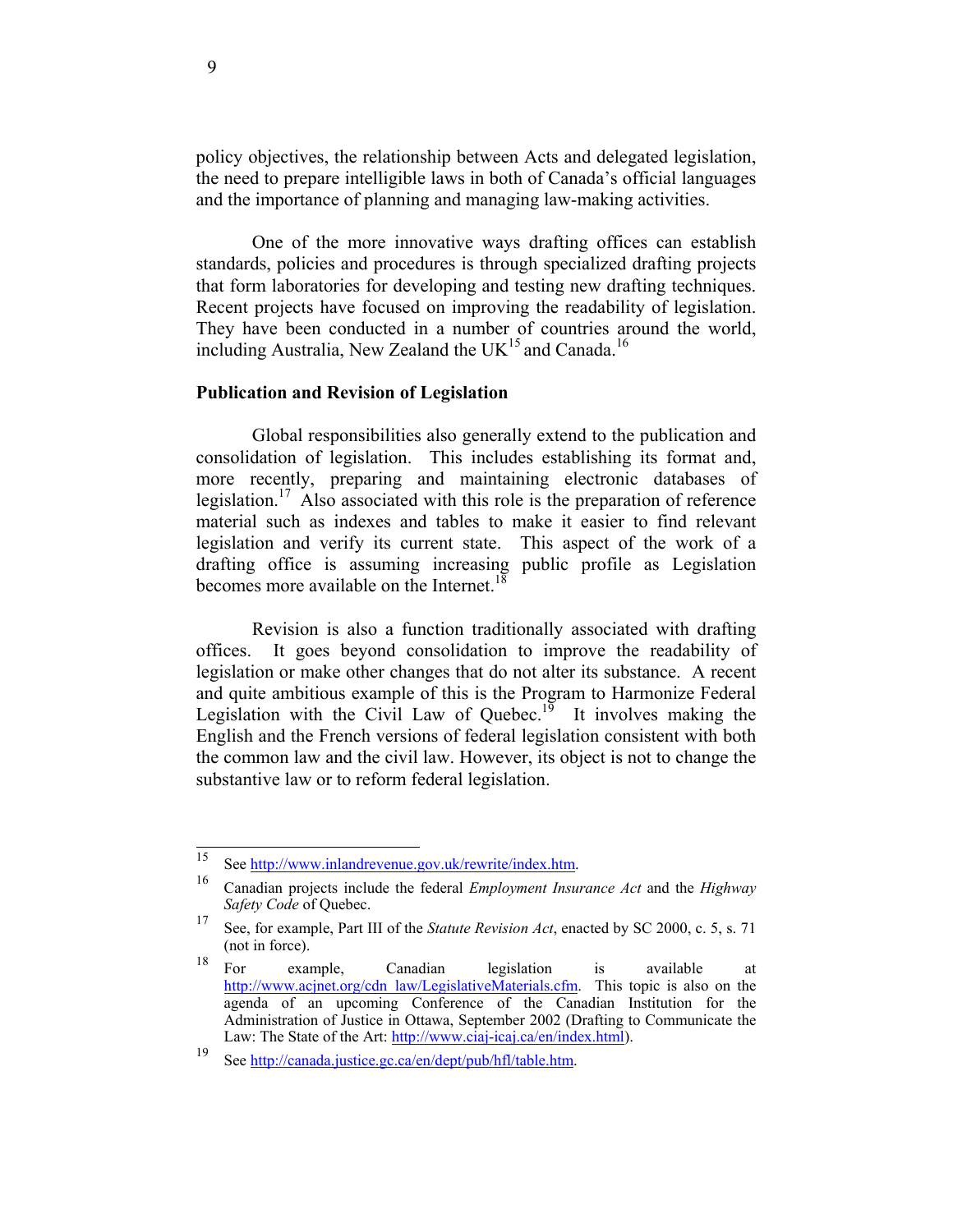#### **Implementing Government Policy**

 A government-wide drafting office may also have a role to play in implementing more specific government policies, such as those relating to gender equality or the implementation of particular international agreements. A drafting office that has a government-wide mandate is an attractive vehicle for implementing policies that are intended to have a broad effect.

 The policy implementation role of drafting offices is emphasized in jurisdictions where Cabinet approval is required for the preparation of legislation. In such cases, the office serves the wishes and interests of the Cabinet above those of the particular department responsible for the legislation.

#### **Other Factors Affecting their Role**

 The role of a drafting office also depends on whether it engages in drafting from general instructions or instead merely reviews legislation that has already been drafted, usually by officials in the department that will administer the legislation. When drafting from instructions, drafters generally have much greater control over the wording of legislation. They also tend to play a more significant role in fine-tuning, if not developing, the policy underlying the legislation. Offices whose role is to review already-drafted legislation generally meet greater resistance in suggesting legislative language and play a role that is more akin to editing than drafting.

 Although drafting offices obviously employ drafters, they also usually employ a range of other personnel to support the drafters. These include secretarial assistants, computer specialists, paralegals (such as legislative editors and revisors) and, particularly in bilingual or multilingual jurisdictions, jurilinguists. There may also be specialized legal advisers to provide assistance on the resolution of legal questions that occur frequently in the preparation of legislation, for example relating to the interpretation of legislation, the enabling authority for delegated legislation or the harmonization of legislation with systems of private law (for example, the Civil Code and the Common Law).

**What Do Drafters Do?**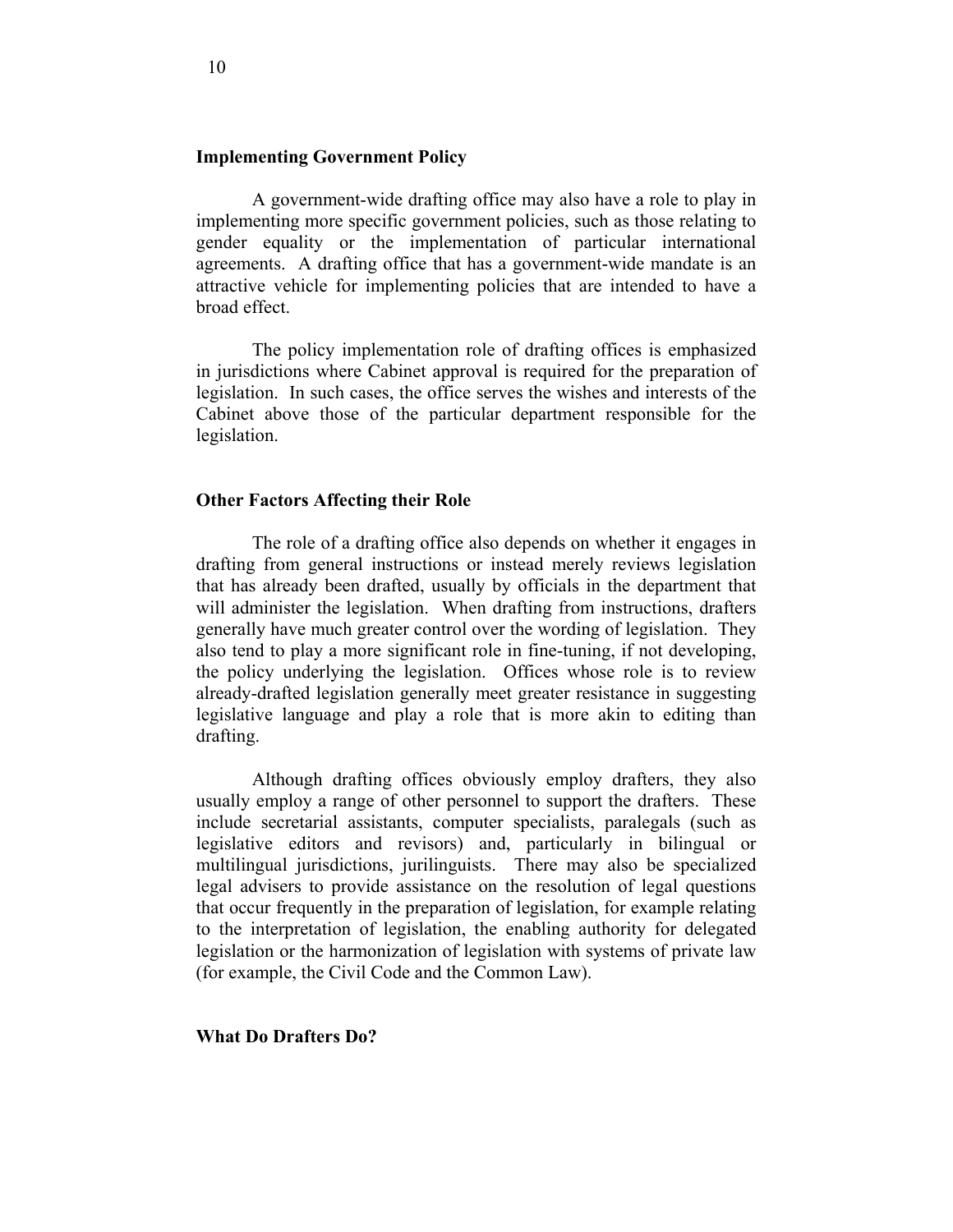The drafter's role is to ensure that government policy is expressed effectively in legislation. This link to legislation  $-$  a form of law  $$ explains why drafters have traditionally been drawn from the ranks of the legal profession.

 Government policy ranges from specific policies that a particular department wants expressed in legislation to broader policies of the government as a whole that should be reflected in all of its legislation. This presupposes that policy and legislation are different, that there is a process for transforming the one into the other and that the drafter is at the heart of this process.

 The essential difference between legislation and policy is that one is law and the other is not. Law operates within a relatively closed system of rules superintended by lawyers and judges. It is a tool for implementing policy by creating legal entities or rights, or by ascribing legally enforceable consequences to events or situations. If legislation is not properly drafted, it is unlikely to implement policy effectively.

 Legislation must be clear and accurate. This requirement underscores how complex the drafter's role is. The drafter must not only appreciate what the legislation is intended to accomplish, but must also know how language works to convey meaning. In addition, the fact that legislation embodies the law, and does not merely describe it, suggests that a drafter is much more than a stenographer or printer. The drafter plays a critical role in determining the effect that legislation has.

 Drafting is not just writing words to express ideas. It begins with understanding what is to be expressed. Drafters are as much an audience for the communication of ideas (by instructing officials) as they are communicators of those ideas. The process of understanding ideas also involves analysing, critiquing and developing them.

 The relationship between communication and analysis is easily recognized when one considers how we use written language to take a good look at ideas, whether they are our own or someone else's. It's often only when ideas are written down that they can be seen for what they are. This is especially important with a long or complex series of ideas. By reading a written text, the reader can go over the content of the ideas it conveys and think critically about them and make connections among them or to other ideas. A written text arranges ideas in a particular order. Reading and rereading gives a better sense of how the ideas relate to each other, or how they may be disordered or disjointed.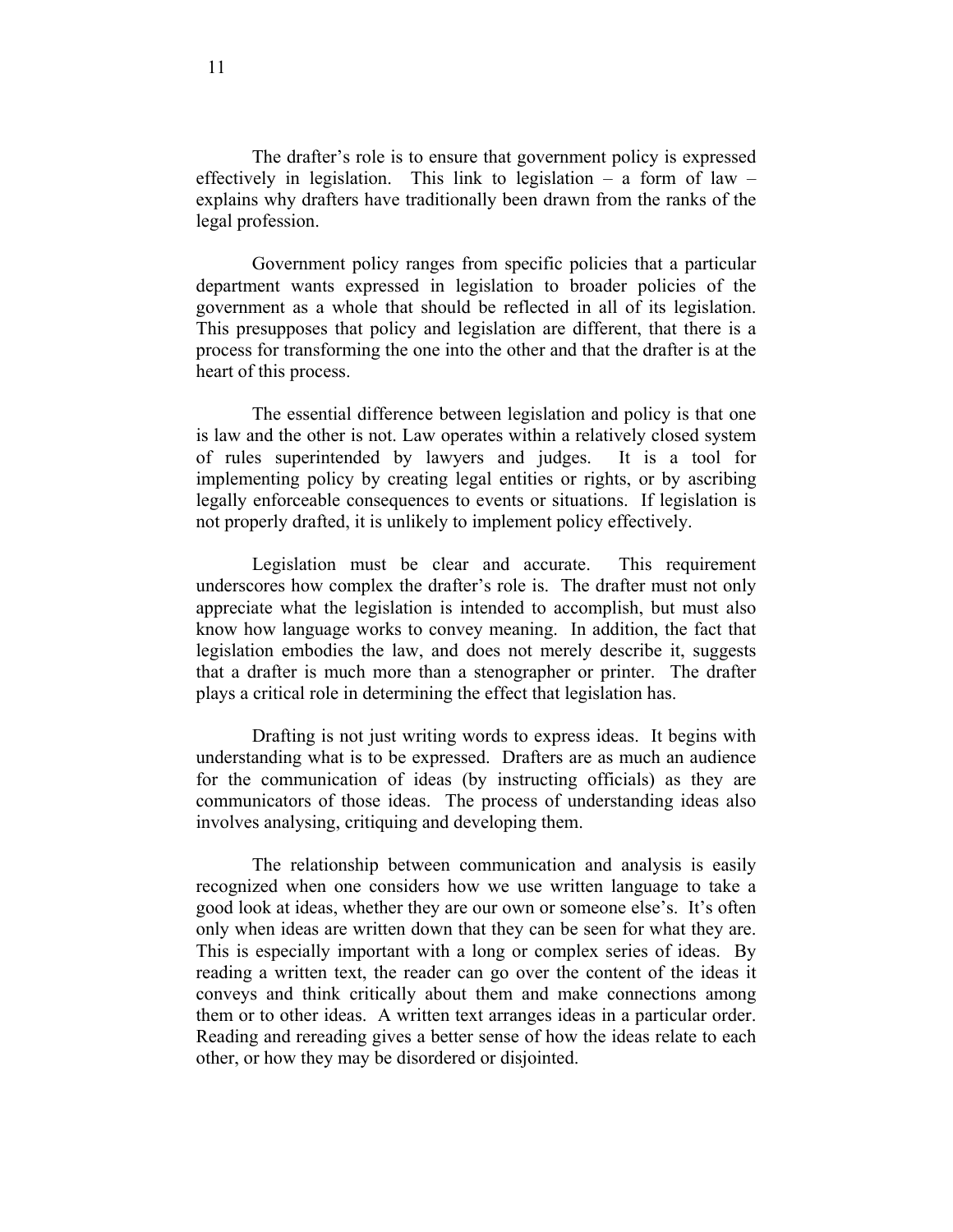If writing is useful for developing ideas generally, it is essential when ideas are to be developed by a group of people. It is the medium for exchanging and generating ideas in a definitive form that outlasts the transitory spoken word. In legal matters, documents necessarily apply to groups of people, some or all of whom are involved in their preparation. Draft texts are a means of coordinating their ideas and focusing the efforts of the group.

 Another important aspect of legislative drafting is that it recognizes a distinctive role for a drafter in the preparation of a legislation: the person who holds the pen or, nowadays, sits at the keyboard. It establishes a dichotomy between those who give instructions on what legislation is supposed to accomplish (instructing officials, ministers, members of parliament) and those who find the words to meet this objective. A drafter is as critical to drafting as an advocate to a court case or a chairperson to an effective meeting. Drafters stand apart from those who give drafting instructions and finds words to convey their intention to those who will later read the legislation. The drafter's role is to prepare a text that can be understood without knowing or having to remember all the discussion and other context surrounding its preparation.

 Appendix 1 contains a statement of the roles of drafters and instructing officials taken from the Legislation Deskbook of my office. It recognizes both the distinctive role of a drafter as well as the fact that the preparation of legislation is a cooperative exercise that also depends on the contributions of other participants in the process.

#### **Conformity with Government Policy**

 In jurisdictions where legislation is drafted on the basis of instructions from Cabinet, drafters must obviously be aware of Government policies relating to the legislation they draft. This of course includes general Cabinet policies on the preparation of legislation<sup>20</sup> and the policy approved in the Cabinet decision authorizing drafting of legislation.

 The drafter must ensure that draft legislation is consistent with the drafting instructions approved by the Cabinet. In Canada at the federal level, sponsoring departments must bring any deviations from the

 $\overline{20}$ Above n. 14.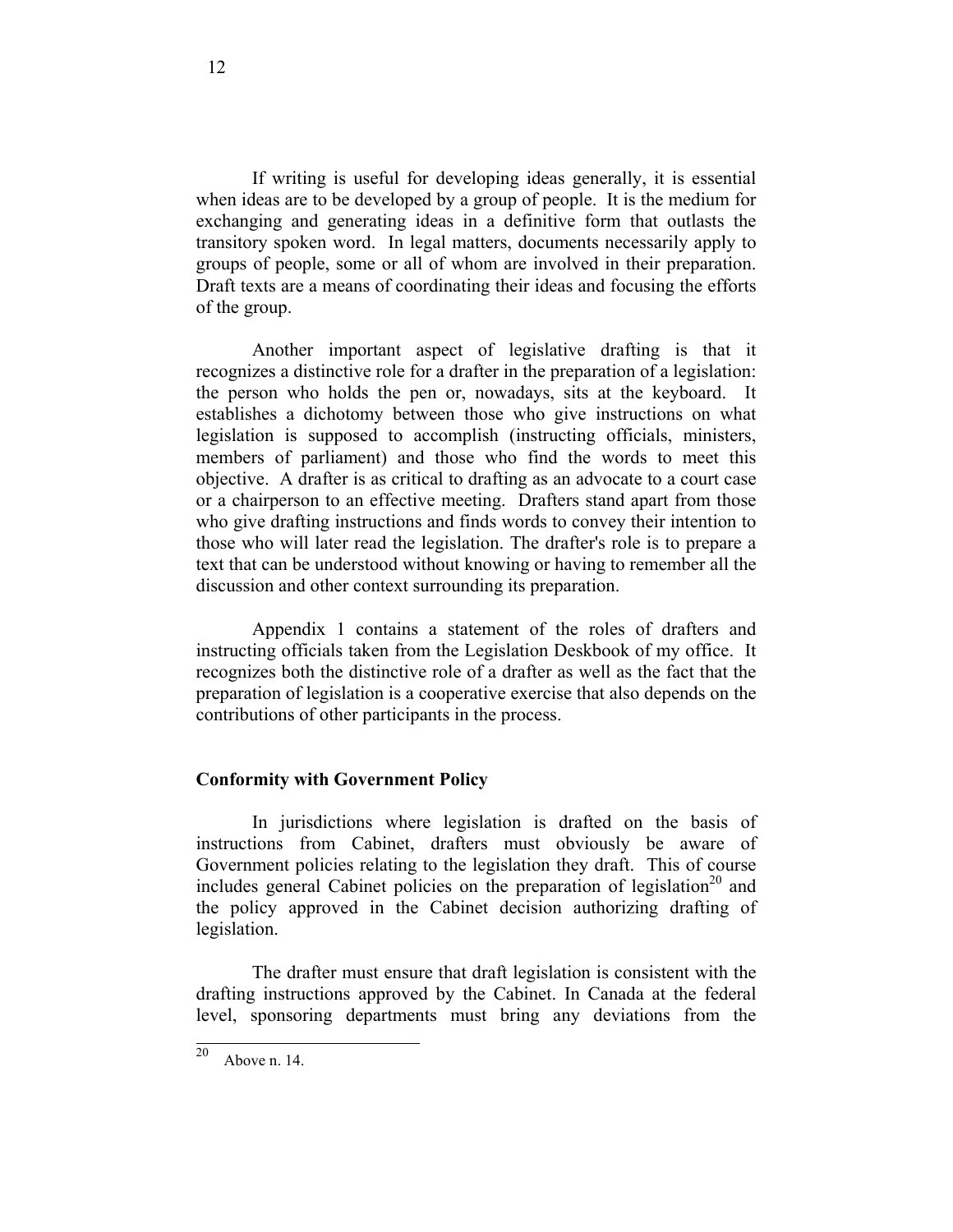approved policy to the attention of Cabinet, either in the form of a supplementary memorandum to Cabinet or else when the final draft of the bill is submitted to Cabinet for its approval. Motions to amend a bill must also be brought to the attention of Cabinet if they deviate from the original drafting instructions (see Appendix 2).

 The process for giving drafting instructions for legislation varies considerably. However, in many jurisdictions one finds two sets of instructions. The first are formal, written instruction that are approved at the ministerial level. These instructions establish the broad parameters within which the legislation is to be drafted. They also typically leave many details to be filled in at the drafting stage through a second set of less formal instructions provided by officials in the sponsoring department. The drafter's role depends on the scope of these details. If much is left to be worked out at the drafting stage, the drafter may be asked to draft various alternatives and give an opinion on their merits. This task can be especially difficult when more than one department is involved in the preparation of legislation and they disagree about how these policy questions should be resolved.

 Additional policy functions for drafters may involve ensuring that other government policies are respected in draft legislation. When an office has a government-wide mandate to draft legislation, it is a logical point to situate these functions. At the federal level in Canada, drafters have a role in ensuring adherence to a variety of government policies relating, for example, to:

- the application of federal legislation in the context of both the *Civil Code of Quebec* and the common law of the other provinces and territories, [see Legislation Deskbook, section 2.07],
- gender equality [see below under Compatibility with Legal Values],
- regulation-making powers [see Cabinet Directive on Law-making http://www.pcobcp.gc.ca/default.asp?Page=Publications&Language=E&doc=legis lation/directive\_e.htm.],
- criminal law and enforcement powers [see Legislation Deskbook, sections 3.09 and 3.11],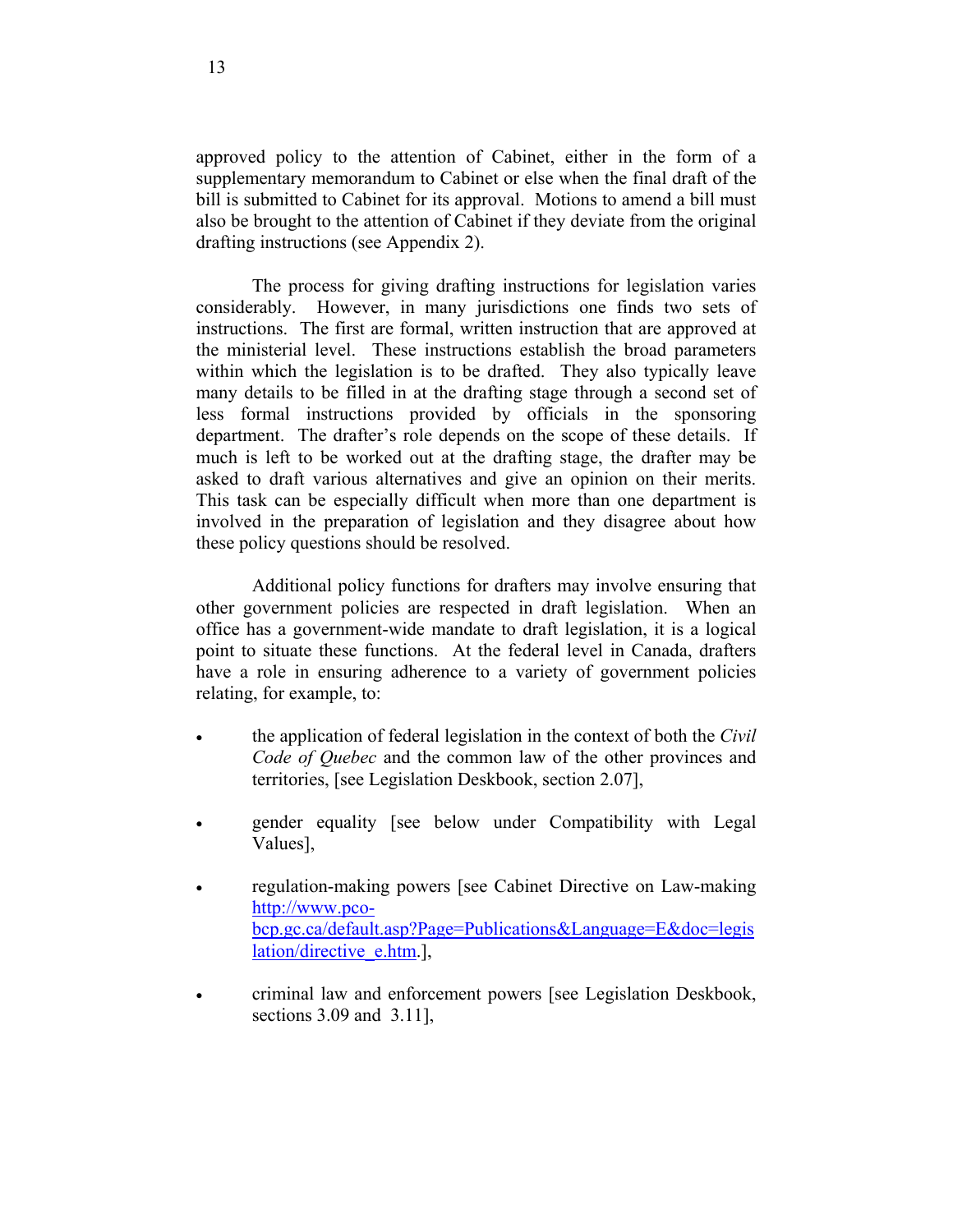• information management (see Treasury Board Policy on the Management of Government Information Holdings at http://www.tbssct.gc.ca/Pubs\_pol/ciopubs/TB\_GIH/CHAP3\_1\_e.html).

#### **Consistency with the Constitution and International Law**

 Drafters are usually expected to ensure that the legislation they draft is consistent with constitutional and international law, particularly relating to human rights and international trade. This responsibility is potentially vast. They cannot, however, be expected to know the details of all this law. Their role is not to be experts, but rather to uncover potential problems and ensure that they are satisfactorily resolved, if need be by enlisting the support of other specialized legal services.

 In Canada, the drafter's role in this area is signaled by the fact that the Chief Legislative Counsel discharges the responsibility of the Minister of Justice for examining and certifying bills for consistency with the Canadian Charter of Rights and Freedoms and the *Canadian Bill of Rights*. The primary review is in practice conducted by a drafter in the Legislation Section in consultation with *Charter* specialists in the Human Rights Law Section of the Department. This recognizes that drafters are uniquely placed to appreciate the implications of the legislation they draft and assess its consistency with fundamental rights.

#### **Consistency with Other Acts of General Application**

 The preceding comments on constitutional and international law also largely apply in relation to other legislation. Drafters should be aware of other legislation of general application. The most obvious example is the relevant interpretive statute (often called the *Interpretation Act*), which contains a series of rules and definitions that need not be repeated when drafting legislation. This has the advantage of both reducing the volume of new legislation and ensuring consistency in federal legislation. Its disadvantage is in its obscurity: few people know of its existence, let alone the details of its provisions.

 A list of other important Canadian Acts of general application and a brief indication of how they relate to legislation generally, is included in Appendix 3.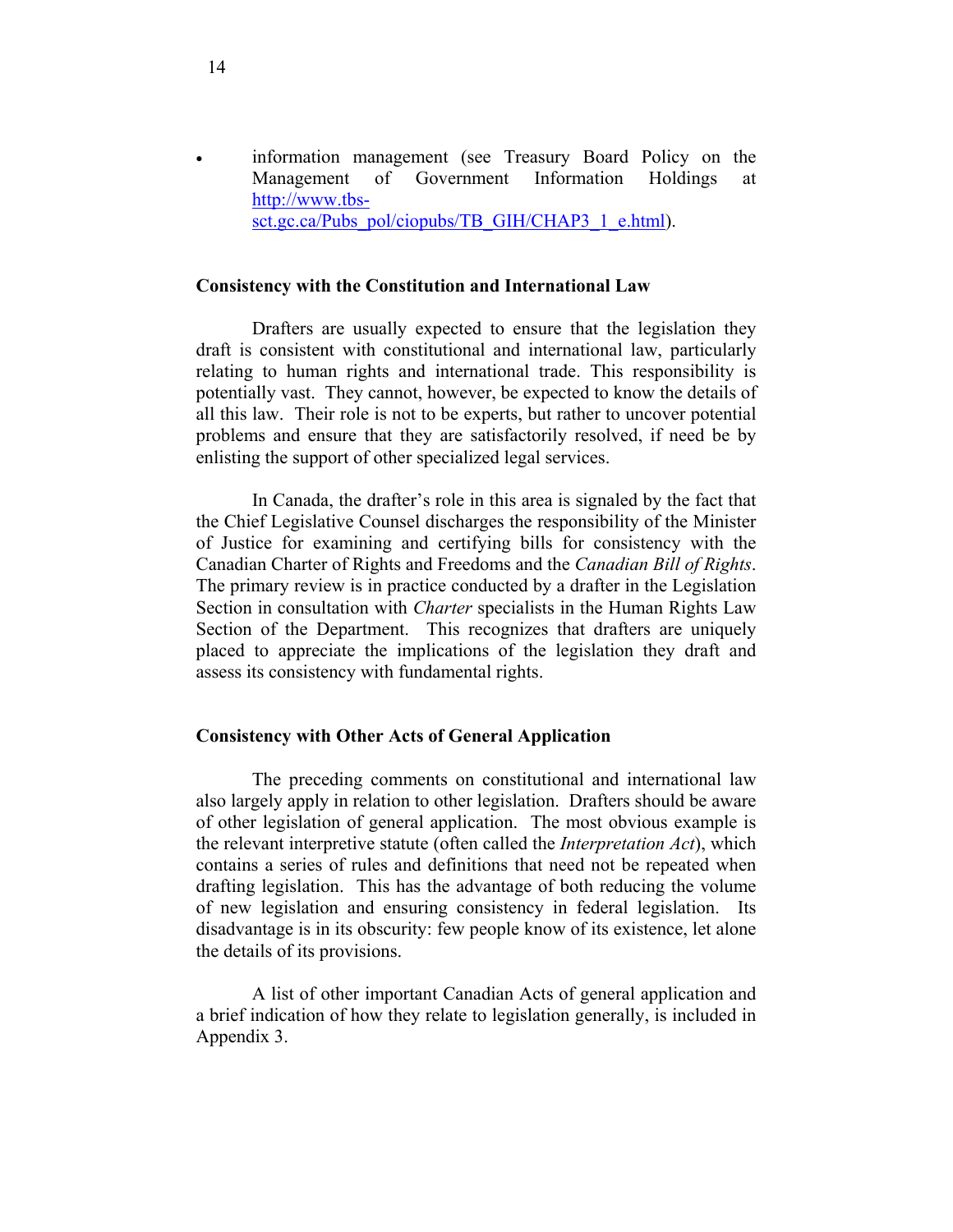### **Compatibility with Systems of Private Law**

 In jurisdictions that have more than one system of private law, legislation may have to be harmonized to operate effectively with all such systems. In Canada, the province of Quebec has a civil law system, while the rest of the country operates under the common law. An ambitious revision process is underway to harmonize all federal law with both systems and all new legislation that applies in Quebec and the other provinces must be drafted in a harmonized fashion as well.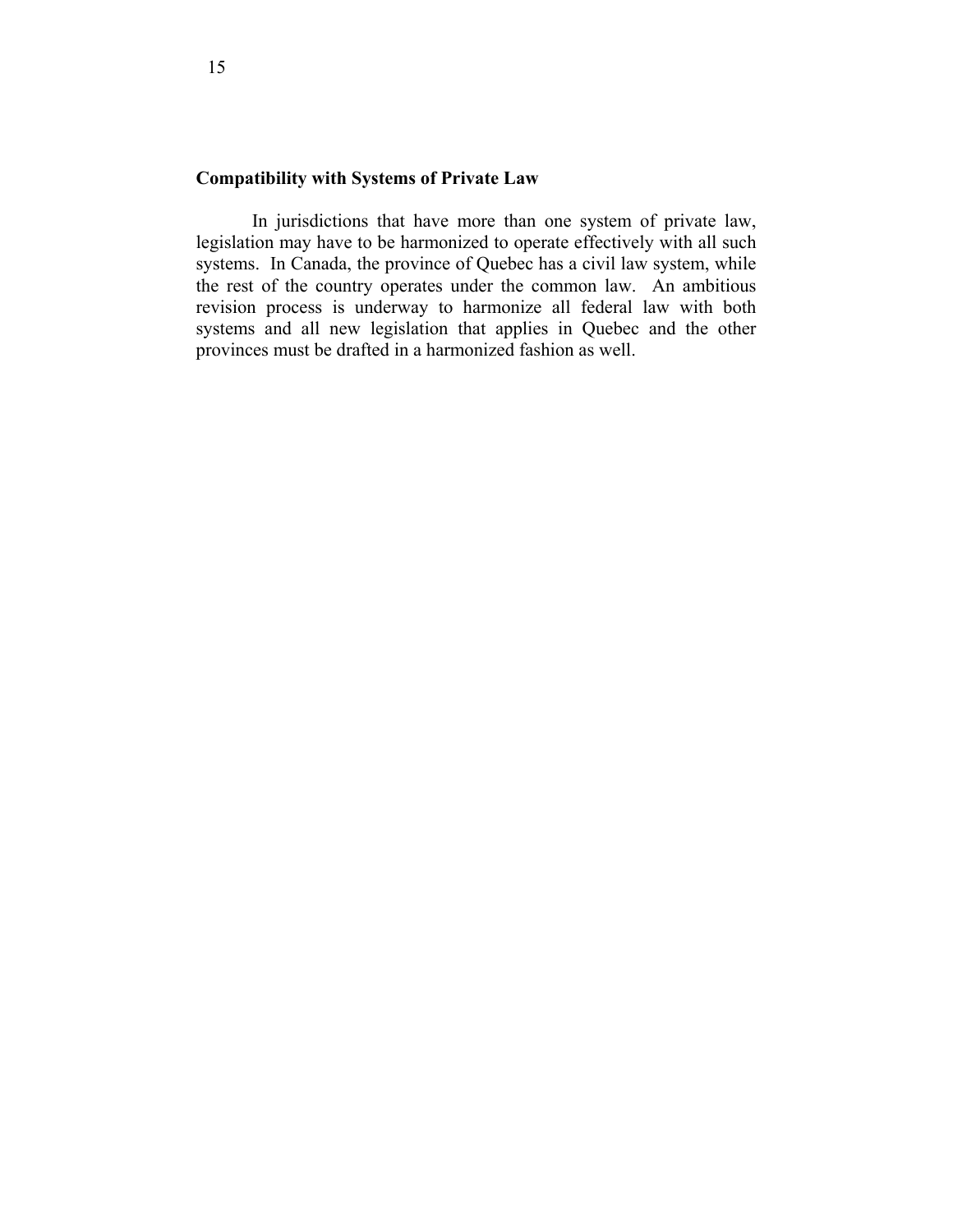#### **Compatibility with Legal Values**

 As lawyers, drafters have been educated in the values that lie at the heart of our legal system. Although some of these values are now protected by constitutionalized rights, not all of them are, or their protection is quite limited. In Canada, these values include:

- procedural fairness and natural justice;
- access to the courts;
- prospective application of the law;
- property rights;
- parliamentary sovereignty (non-delegation of authority over fundamental matters such as the imposition of taxation or the creation of offences).

 In addition, the Gender Equality Initiative of the Canadian Department of Justice calls on drafters to be especially vigilant that legislation does not have an adverse impact on women or members of other traditionally disadvantaged groups. Drafters should be aware of the Departmental Policy on Gender Equality Analysis and they are encouraged to turn to the gender equality specialists in the Legislative Services Branch for help in identifying these impacts and trying to avoid them.

 Drafters have a role to play in ensuring that incursions on these values are fully considered before they are drafted into legislation and that the Cabinet has clearly authorized them. They should look for solutions that achieve the underlying policy objectives without infringing these values.

#### **Intelligibility**

 This aspect focuses on those who are affected by the legislation and concerns whether they can understand the legislation. This concern has a number of facets, perhaps the most obvious of which involves ambiguity. If an ambiguous word is used to express something, it may end up being interpreted to express something different from what was intended; if a modifier is misplaced, it may end up modifying the wrong part of speech. The drafter's role here is to point out the ambiguity and have the policy officials clarify which meaning is intended.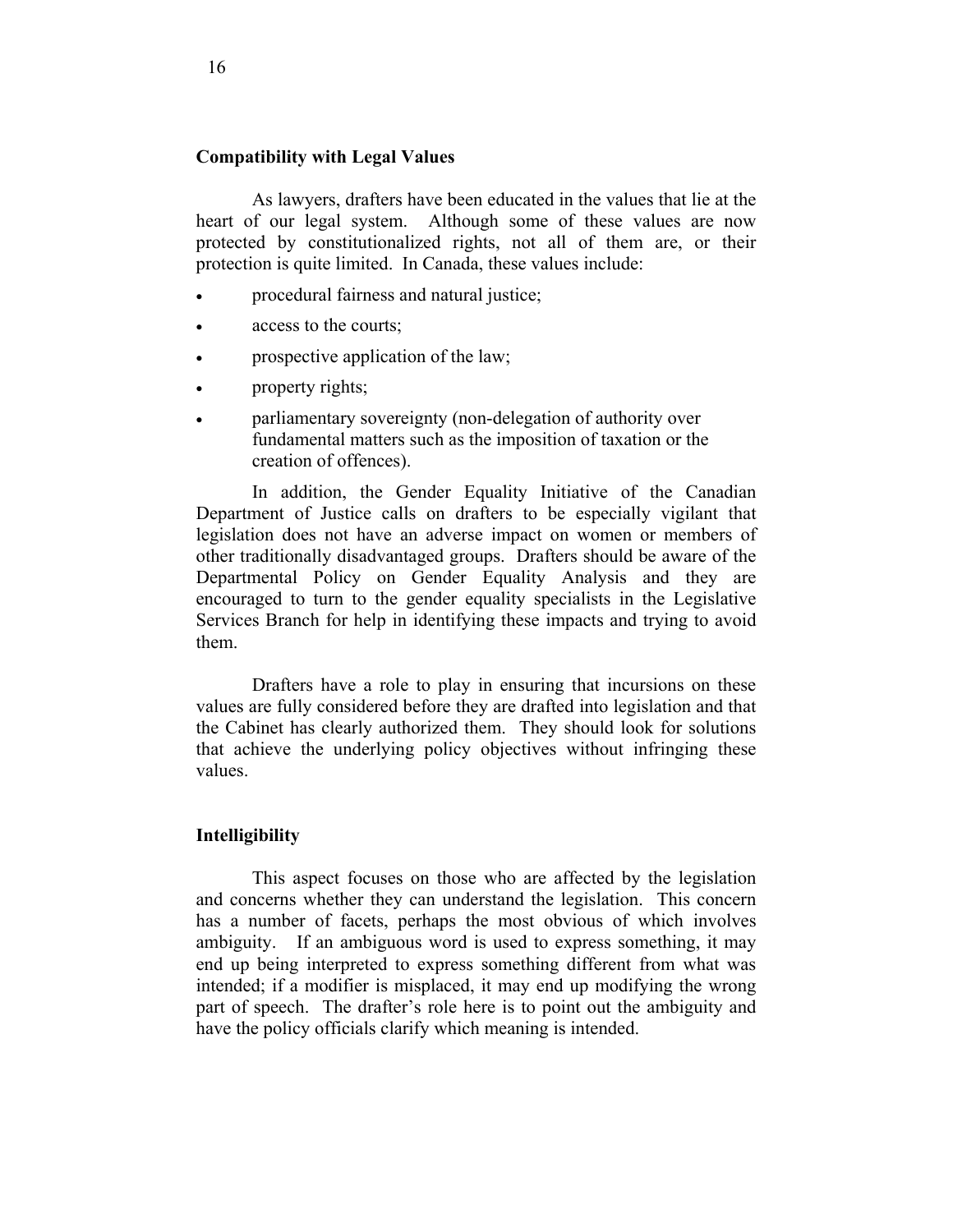One of the most important ways in which drafters avoid ambiguity is by ensuring consistency in the way ideas are expressed. Within a single Act, particular expressions should always be used to mean the same thing and different expressions should be used to express different things. Consistency also extends to the use of model provisions, most notably the amending formulae. However, this concern for consistency should not be set up as an impediment to improving the way provisions are drafted, particularly in terms of their intelligibility.

 Another aspect of ambiguity relates to the bilingual nature of federal legislation. The requirement for two language versions multiplies the chances of ambiguity, not only because there is twice as much text, but also because both versions must convey the same meaning. Ensuring that they do is one of the drafters' most important responsibilities.

 Vagueness is another facet of intelligibility, although it is not necessarily a problem in legislation; in fact it sometimes has to preserve an unavoidable degree of vagueness. Drafters generally try to make legislation as precise as possible, but just as there are limits on the drafter's time, so too there are limits on the degree of precision needed or desired. Just think of the rambling enumerations that bedeck some provisions – they only end up encumbering the text and discouraging readers. There is little point adding details to deal with an event that is highly unlikely. In addition, precision sometimes makes it more difficult to reach agreement on legislation. If a bill is intended to embody an agreement among a number of conflicting parties, some points may have to be left vague in order to secure the approval of all parties. There may not be agreement on every aspect of the conflict and some of the details may have to be left to be worked out later within the framework of general, albeit vague, language.

 Drafters also have a role to play in ensuring the readability of legislation. This aspect may have a policy dimension in so far as drafters should discourage unnecessarily complex policy. They should consider whether policy goals can be accomplished in a simpler way and whether elements of a legislative scheme are really needed.

#### **Practicality**

 The process of transforming policy into law forces those involved to think carefully about the policy how it will be implemented. Policy includes more than general objectives. It must descend to a level of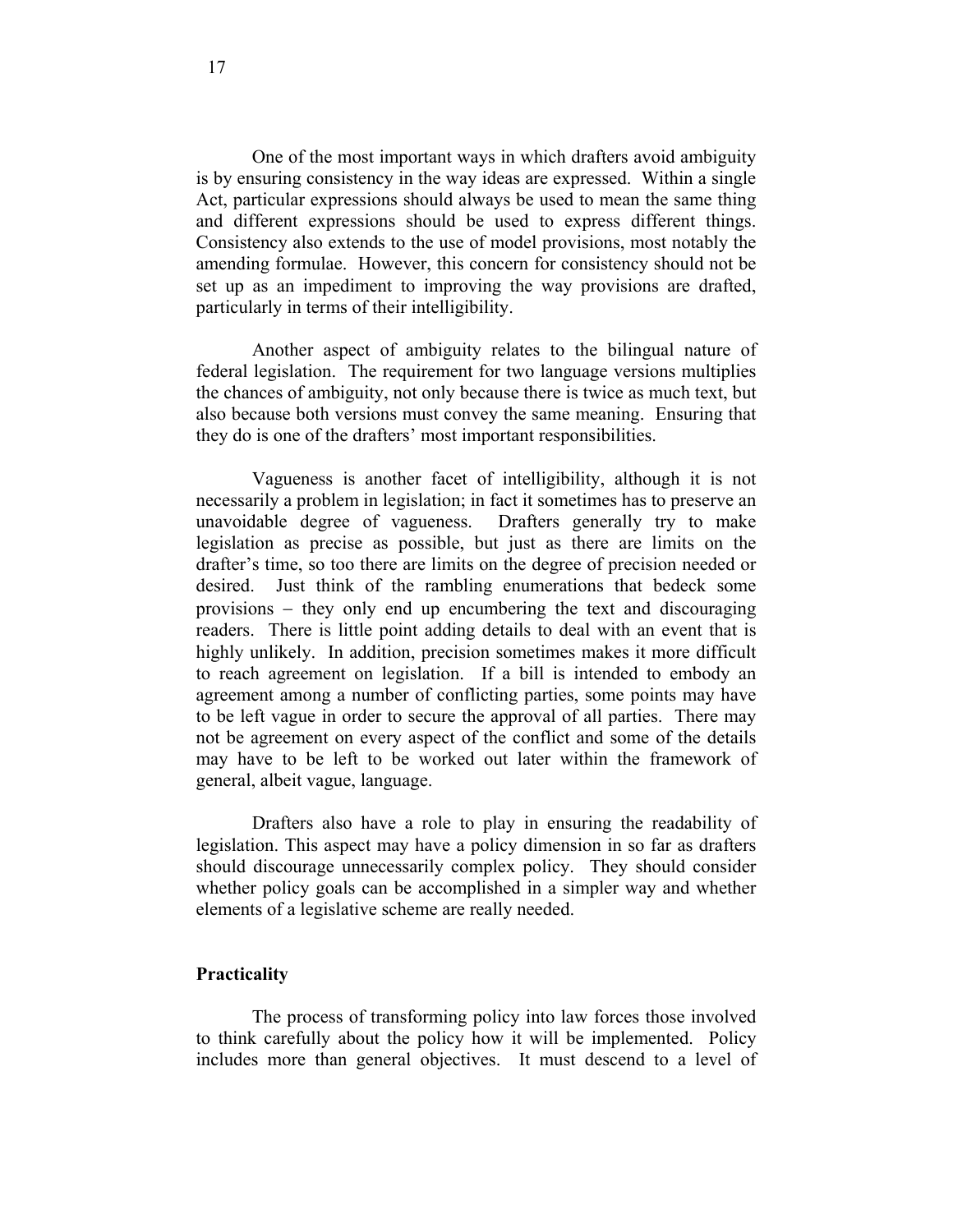particularity that allows those affected by it to understand how it affects them.

 Drafters cannot hope to understand the subject-matter of draft legislation as well as those who develop or administer the underlying policy. But they can bring a critical point of view that helps avoid practical problems. Often, those who provide instructions focus on the objectives of the document, without appreciating the details of how it will operate in practice. Drafters can stimulate a consideration of these details by asking questions based on the knowledge they have gained in the relevant subject-matter and their experience drafting similar types of provisions.

 Commonly overlooked issues involve the implementation and enforcement of legislation. For example, if a proposal involves the creation of a regulatory regime, some thought should be given to the powers that enforcement officials will need to monitor compliance. Here drafters can play a useful role in suggesting models from other legislation and adapting them to the bill in question. Similarly, if a proposal would amend existing legislation or penalize the possession of things that are currently legal, transitional provisions will be needed. Here again, drafters have a wealth of precedents to draw on to be used to work out the details necessary for a smooth transition from the old regime to the new.

 Finally, drafters have a role in coordinating amendments to a single piece of legislation from various sources. The pace of a government's legislative agenda may result in a series of bills that amend the same legislation. In these circumstances, it is essential to coordinate the amendments to ensure that they take effect in the proper sequence through appropriately drafted conditional amendments.

#### **Information Technology**

 In recent years, computers and word processing tools have added a new dimension to the drafter's role. In many jurisdictions, they play a far more direct role in the formatting and printing of legislation. They are expected to prepare an electronic version of their drafts with embedded codes that determine margins and spacing. They also have a wealth of electronic tools for searching their drafts and making corrections as well as searching other databases, particularly those available on the Internet. Many jurisdictions make their legislation available electronically, vastly augmenting the precedents that drafters have to choose from.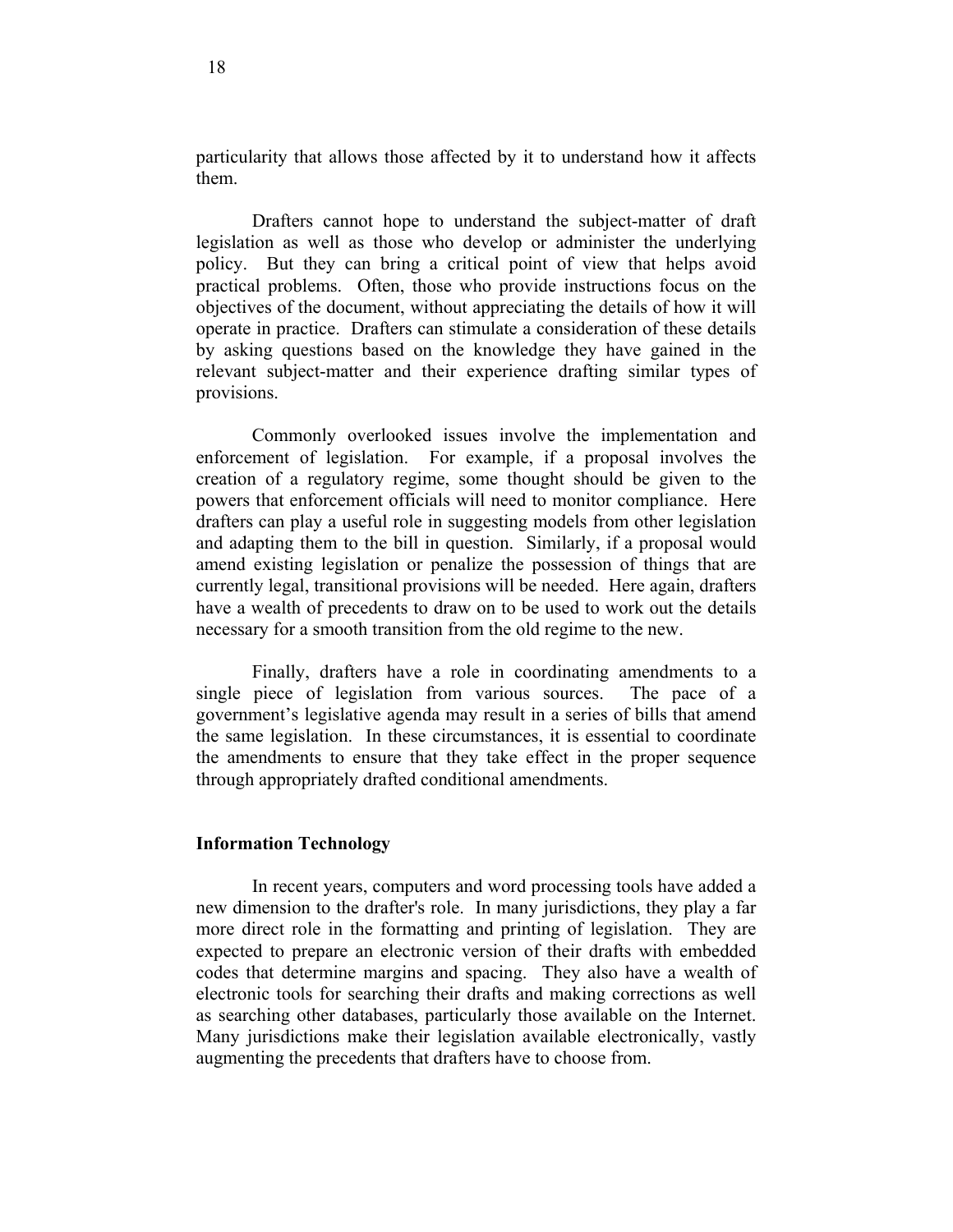Information technology also has much to offer in terms of delivering reference material to drafters. For example, the Government of the Netherlands has developed a system for integrating all of its drafting directives into the word processing programs that its drafters use. When they draft particular types of provisions, they are automatically hyperlinked to the relevant directives.

 Finally, it is worth noting that in Canada drafters are increasingly working with instructing officials in rooms equipped with computers. These rooms have four monitors, one for each of the drafters of the two language versions and two for the officials. As they discuss the draft, the drafters make changes that the officials can look at. This has vastly accelerated the speed with which legislation can be drafted, but it also poses difficult questions about stressful working conditions and the quality of draft legislation produced under these conditions.

#### **Who Else Works in a Drafting Office?**

 Many drafting offices employ other professional staff who work closely with drafters and who perform functions that have often been performed by drafters. This typically occurs in larger offices where economies of scale and resources allow certain aspects associated with drafting to be performed by others.

 Most offices of course employ secretarial support staff whose roles have more recently transformed into computer support functions as drafters become computer literate and draft at the keyboard, rather than writing with pen and paper.

 Bilingual or multilingual jurisdictions tend to employ translators or jurilinguists. Translators are found in places where drafters work in one language and then have their work translated in the final stages of drafting. Jurilinguists work in places, such as the Legislative Services Branch, where legislation is drafted by drafters working in each language at the same time and there is a need to ensure that each version corresponds to the other. Jurilinguists help drafters achieve, in both official languages, the highest possible quality of language when drafting bills or regulations. They also help drafters ensure that the two official-language versions of bills and regulations are parallel in meaning.

 Legislative editors or revisors are also usually members of a drafting office, particularly those that are heavily involved in publishing.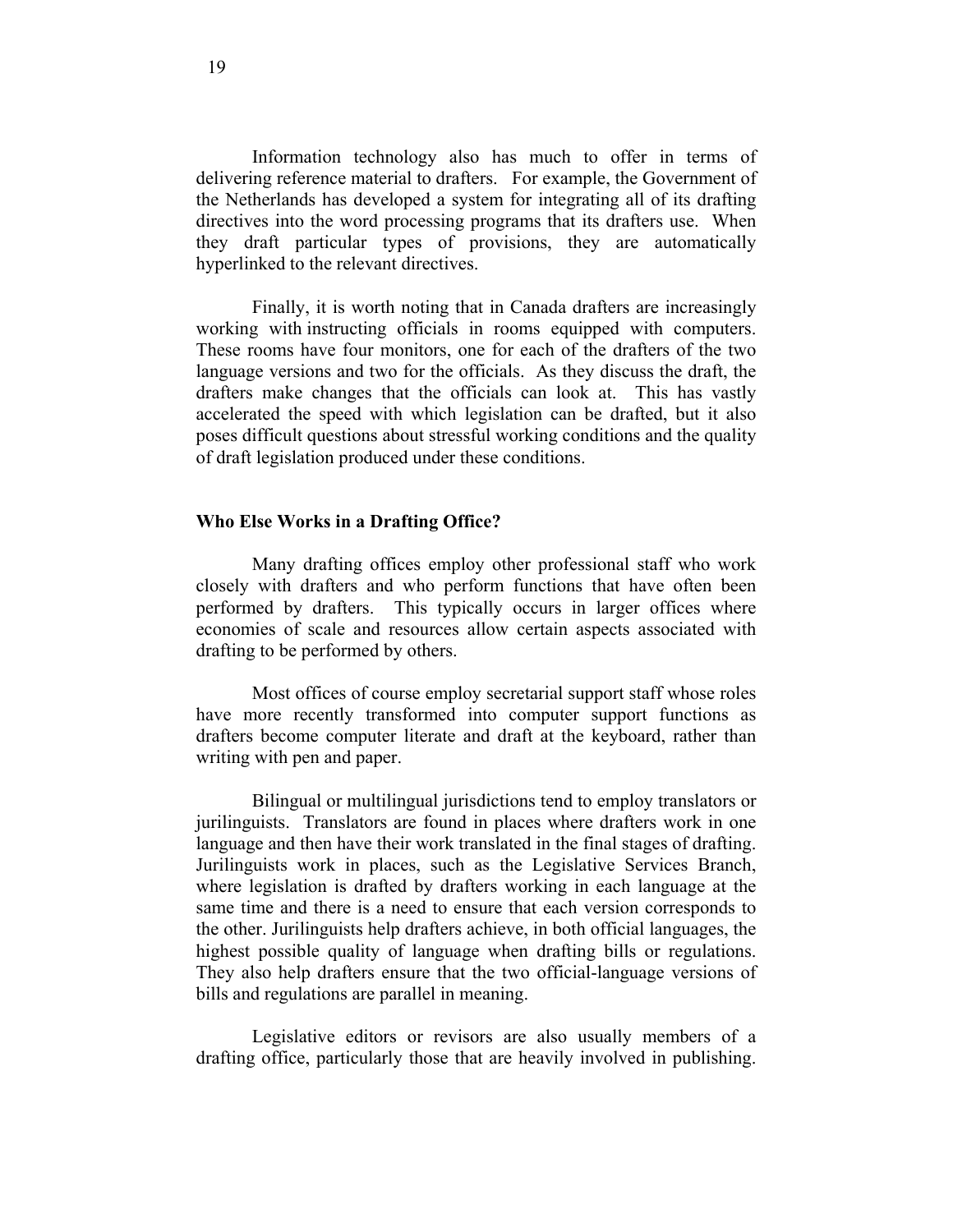In the Legislative Services Branch, editors and revisors form a unit that provides revising services and legislative paralegal support to drafters. It is also is responsible for the official publishing of Acts of Parliament following Royal Assent (and related reference tables) and the consolidation of the Constitution Acts 1867 to 1982. It also maintains the only complete, updated and indexed set of master copies of federal statutes and regulations

 In Canada, jurilinguists and legislative editors and revisors provide critical support to drafters in addressing the intelligibility of legislation. They bring an independent perspective and distinctive expertise in language to bear on the preparation of legislation and drafters carefully consider their comments and advice.

 Finally, drafting sometimes requires specialized legal advice on matters that come up in the drafting process. A government-wide drafting office usually has access to advisers from specialized legal services in the same government. In the case of the Legislative Services Branch, we have recently established two specialized services within the drafting office. One deals with questions of private law and the harmonization of federal legislation with the Civil Code of Quebec and the common law of the other provinces and territories. The other deals more generally with legal and policy questions on legislative matters, such as the interpretation of legislation and the making of delegated legislation.

#### **Can Drafting Offices and Drafters Do All This?**

 If all the elements of a drafter's role that have just been discussed were congregated in a single office, they would constitute a daunting list of tasks. One might justifiably ask whether it is realistic, or indeed possible, to assemble a drafting office with personnel, including drafters, who can do all these things. These tasks pose fundamental questions about the structure and resources of drafting offices.

 The question about finding drafters who can do all that is expected of them becomes even more pointed when one takes into account the conditions under which legislation is often drafted, most notably short deadlines and pressure to get the job done with quickly with the minimum effort. It is also affected by the stage at which drafters come into the process of preparing legislation. If they arrive at a relatively late stage, with responsibility to review already drafted legislation, they are far less likely to be able to discharge many of the functions outlined in this paper.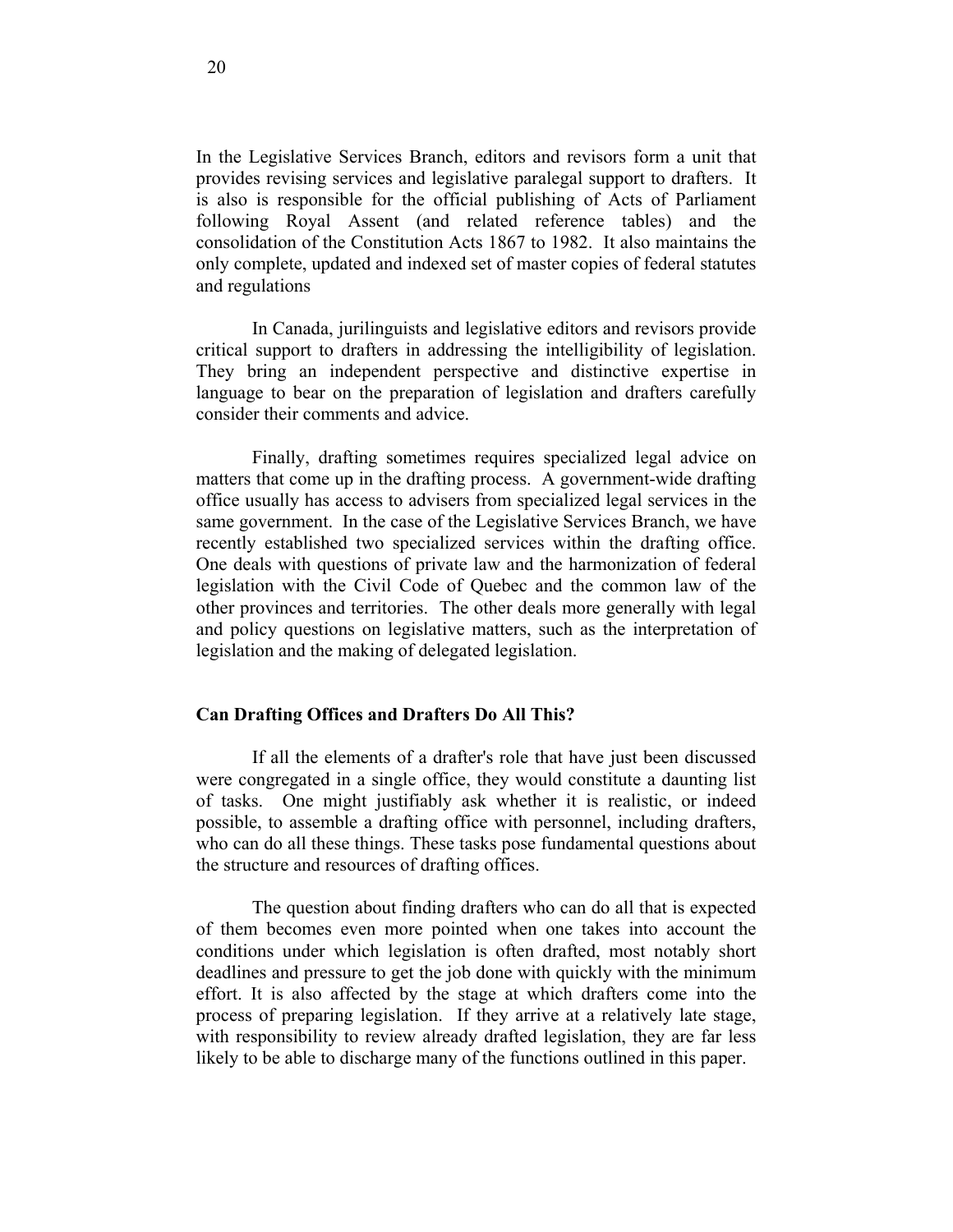In recent years in Canada, drafters have been called upon to spend more and more time on the policy formulation aspects of their role. In addition, government policy increasingly results from negotiations among various departments, other governments and interest groups. These negotiations are often time consuming and focus only on high-profile issues, leaving a host of other matters to be resolved at the drafting stage. The shift to meetings with instructing officials in drafting rooms, discussing and inputting changes simultaneously, has put additional pressure on drafters when the policy has not been established. In these situations, instructing officials use the drafting room as a forum for developing their policy. The Note to Drafters 1997 in Appendix 2 was issued to help drafters address these increased demands.

 If drafters and others working in drafting offices are to discharge the responsibilities described in this paper, they require training that goes beyond what has traditionally been given. This is particularly true of responsibilities relating to policy implementation and the use of information technology.

 It seems equally clear that individual drafters cannot perform all the roles that may be given to a drafting office. In addition to recruiting drafters and training them, it is essential to consider how staffing and the allocation of resources affects their role. The choice is either to give these roles to others (or perhaps abandon them altogether) or to build an office with the resources to discharge them. This is hardly a new question, as the Renton Report demonstrated in 1976. Plus ça change.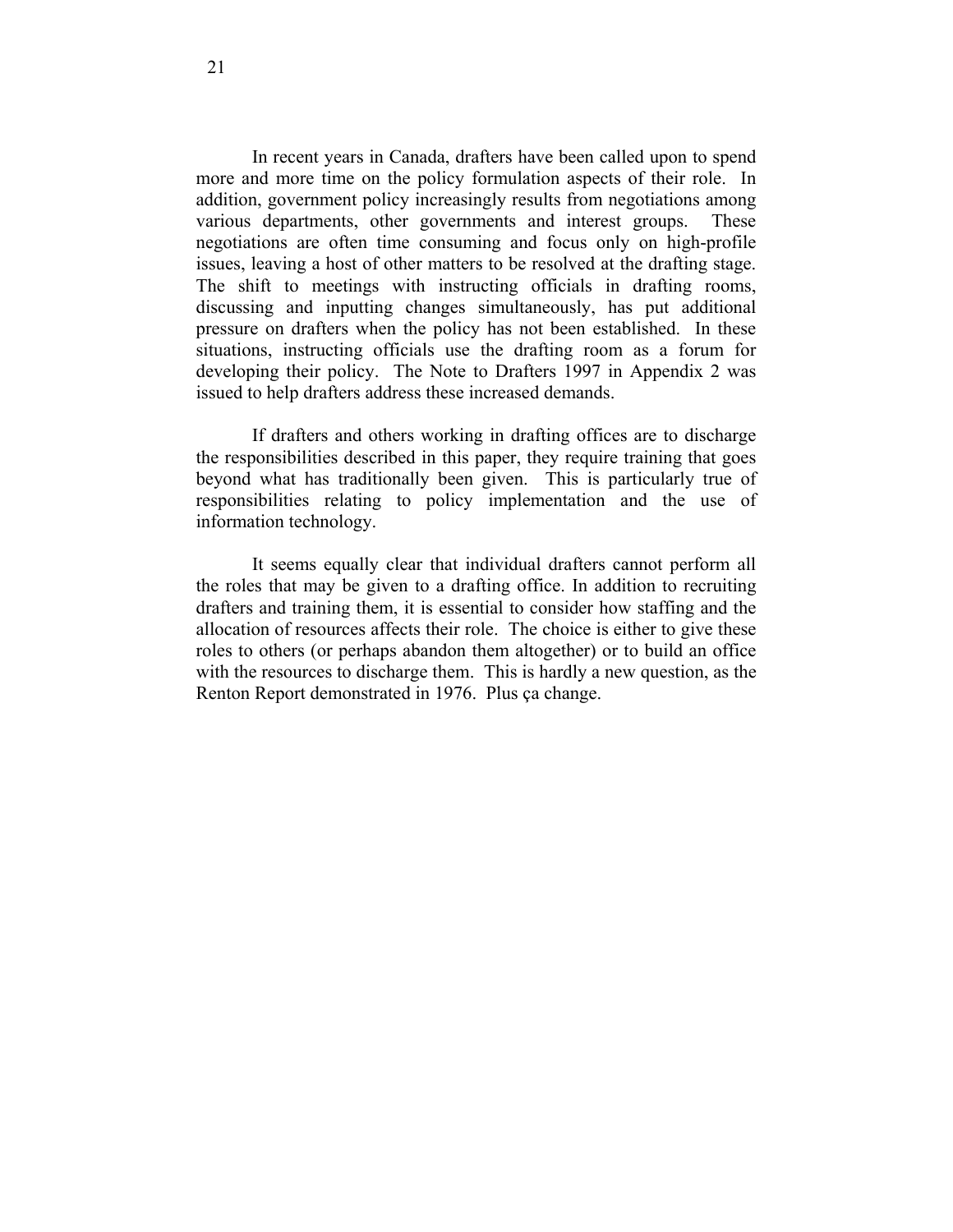# **Appendix 1** − **The Roles of Legislative Counsel and their Clients in the Drafting of Legislation**

(Legislation Deskbook, s. 1.2)

Our Role as Legislative Counsel Your Role as Client

We are available to advise and assist you in the development of the policy to be implemented by your legislation.

Promptly after Cabinet authorizes the drafting of your legislation, we will inform you of the names and telephone and fax numbers of the legislative counsel assigned to draft the legislation and endeavour not to change counsel.

We will convene drafting meetings and keep you regularly informed of the progress of your legislation.

We will ensure that legislative counsel in both Official Languages are present at each drafting meeting.

We will work with you in fixing a reasonable completion date for your legislation, taking into account its length and complexity and government priorities.

We will draft your legislation in a timely manner, bearing in mind any completion date, and will promptly inform you of any delays in drafting.

We will draft your legislation in a manner that is legally sound, clear, comprehensive and responsive to your needs and, in particular, we will propose solutions to any legal and drafting problems that may arise in the course of drafting.

You should, as much as possible, finalize the policy to be implemented by your legislation before we start drafting it.

Before Cabinet authorizes the drafting of your legislation, you should assemble an instructing team capable of working in both Official Languages and directed by a person who has power to make policy decisions or who has easy access to such a person.

You should make yourself available to attend drafting meetings and otherwise to give drafting instructions on your legislation.

You should ensure that your instructing team at each drafting meeting is capable of discussing the subject-matter in depth in both Official Languages.

You should not fix a completion date for your legislation without consulting us.

You should give drafting instructions and answer questions in a timely manner, bearing in mind any completion date.

You should give drafting instructions that are clear, comprehensive and responsive to any questions put to you.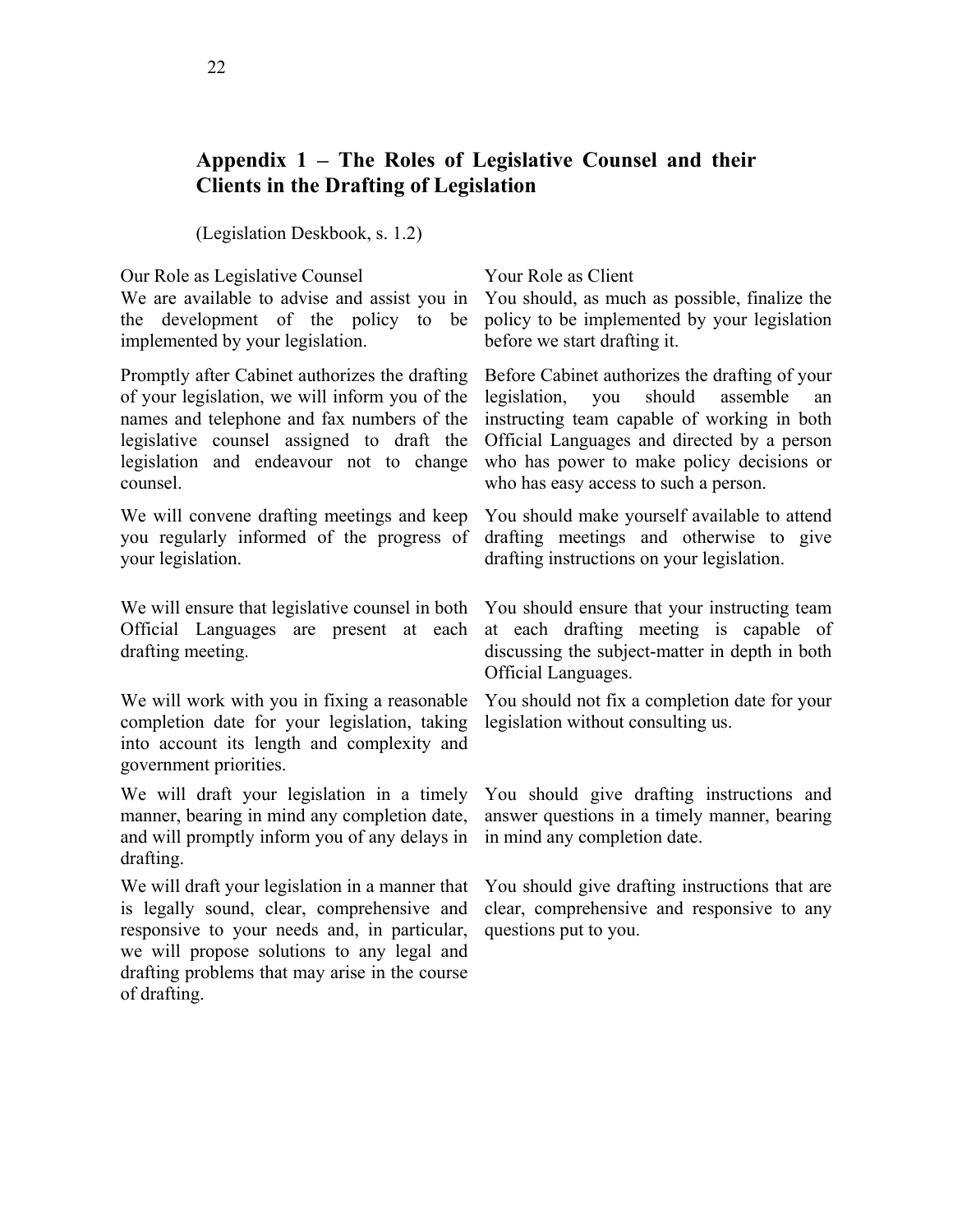We will assist you in having your legislation enacted by Parliament and, in particular, we will draft amendments to your legislation for use in Parliament.

We will be accessible in person and by e-mail and voice mail during normal business hours and at other times by arrangement.

We will draft your legislation in a manner that You should review both language versions of your legislation thoroughly and not give only a cursory examination to one or the other.

> You should advise us as soon as possible if you will require amendments to your legislation for use in Parliament.

> You should let us know how we did on your file, in particular by responding to any client satisfaction survey that we may send to you.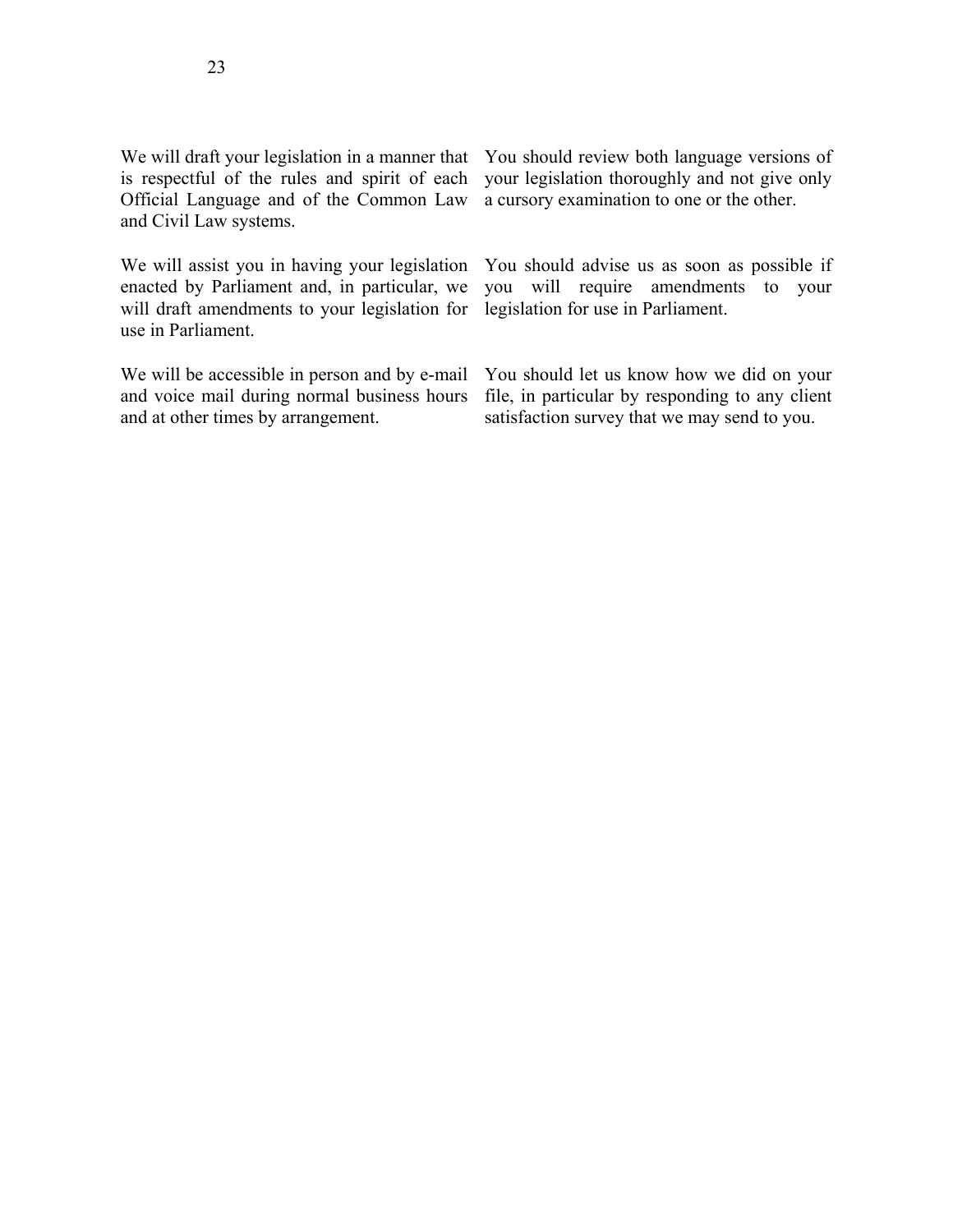#### **Appendix 2 – Note to Drafters 1997-6**

 The drafter's principal role is to take policy others have devised and fashion it into legislation. Ideally, that policy will have been completely formulated when presented to the drafter, but this rarely occurs in practice. The drafter will normally have to assist in filling gaps in policy. This allied policy role of the drafter can arise either before or after the policy has been approved by Cabinet.

#### **Policy role before Cabinet approval**

 The drafter's policy role is usually played out after Cabinet has approved the policy as evidenced by a Record of Decision. However, drafters are occasionally consulted before this. For example, drafters may be called upon to comment on a draft MC. This can be useful in giving a drafter's point of view to policy makers (for example, by pointing out that the first step to plain language legislation is simple policy and by indicating a reasonable time-frame for drafting). It also gives drafters a better understanding of the policy they could eventually be asked to draft into legislation. The problem is that it can be very time-consuming and compromise the drafter's sense of critical detachment from the policy to be implemented. In light of those considerations and our limited resources to perform our principal role, drafters will not normally be assigned to do this early policy work and, when so assigned, they will be expected to give priority to their drafting work.

#### **Policy role after Cabinet approval**

 Even after Cabinet approval of the policy, the drafter's policy role can be very time-consuming. Major details may have been unresolved at the Cabinet table or not even raised. Although the Cabinet process is supposed to force departments to develop their policy before submitting it for approval, the process has been less than effective in many instances in the recent past. As well, the policy formulation role of the government generally has suffered in recent years with the widespread downsizing of the public service and was the subject of a recent Deputy Ministers' Task Force. Finally, the shift to meetings with officials in drafting rooms, discussing and inputting changes simultaneously, has put additional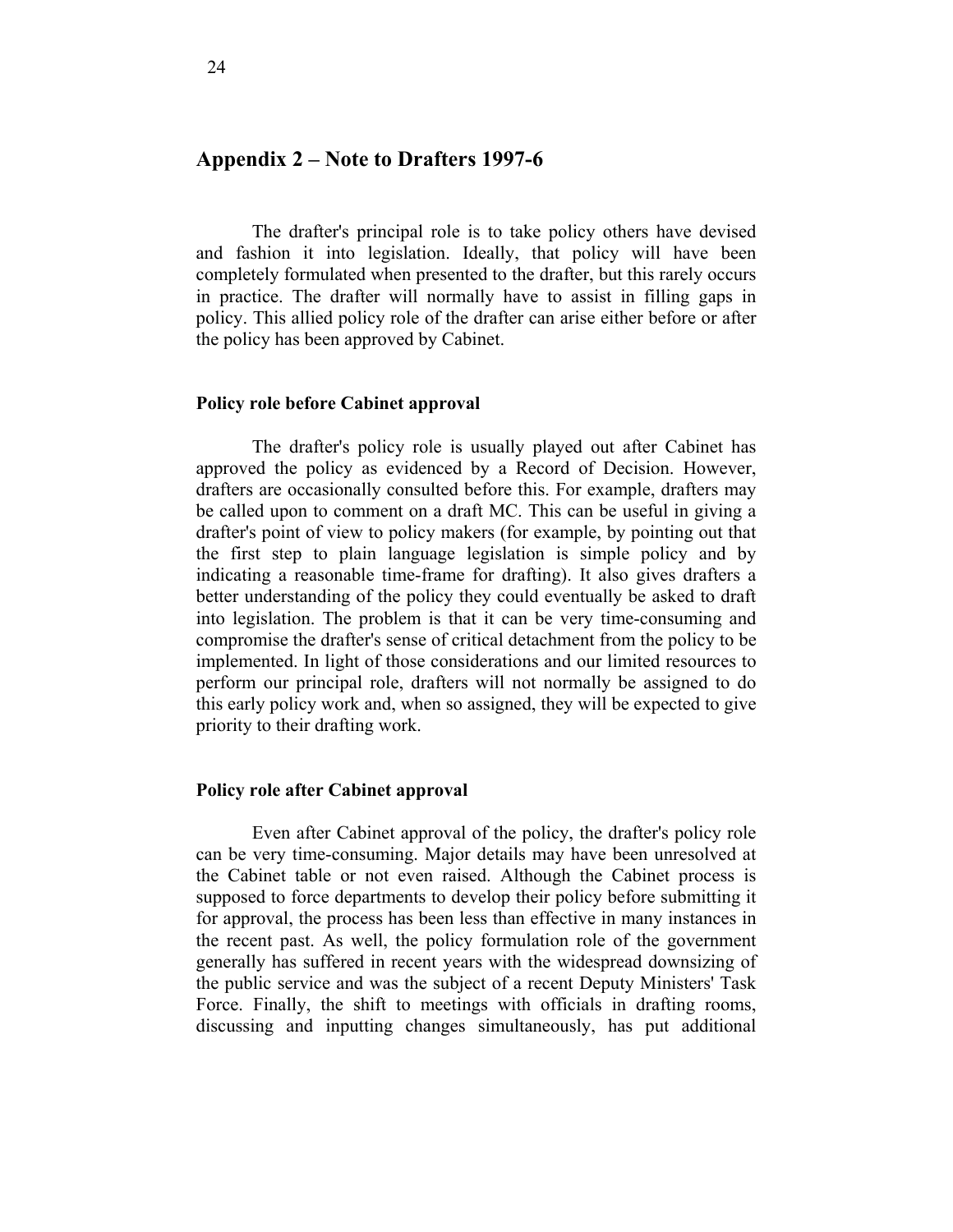pressure on drafters when the policy has not been established. How is the drafter to cope? Here are some suggestions:

- Policy-making is the responsibility of the instructing officials, not the drafter. Drafters can help them see the options, but they cannot select one.
- Drafting time should not be spent exploring a series of distinct and complex possibilities. If in a drafting meeting, it becomes apparent that the instructing officials disagree about the policy on a particular point, the point should be deferred and the disagreement settled elsewhere.
- Drafters should not draft alternative provisions if requested to do so because of a disagreement or indecision over policy. Get the policy settled and then do the drafting, not vice versa.
- Drafters should not draft a provision on the request of the instructing officials "to see what it would look like". Policy should be settled on principle, not form.
- It is not the drafter's role to defend the client department's policy in the face of objections from other departments. Drafters may try to clarify the issues, but should remain as neutral as possible. It is the responsibility of the Legislation and House Planning Secretariat to mediate disputes among departments.
- Drafters should not hesitate to call other members of the Department of Justice or officials in other departments to help resolve questions. Consideration of the relevant matters should be deferred until this assistance is obtained.
- If drafters appear before parliamentary committees, they must confine their comments to drafting matters and technical provisions such as conditional amendments and must not try to explain or defend the policy underlying the bill.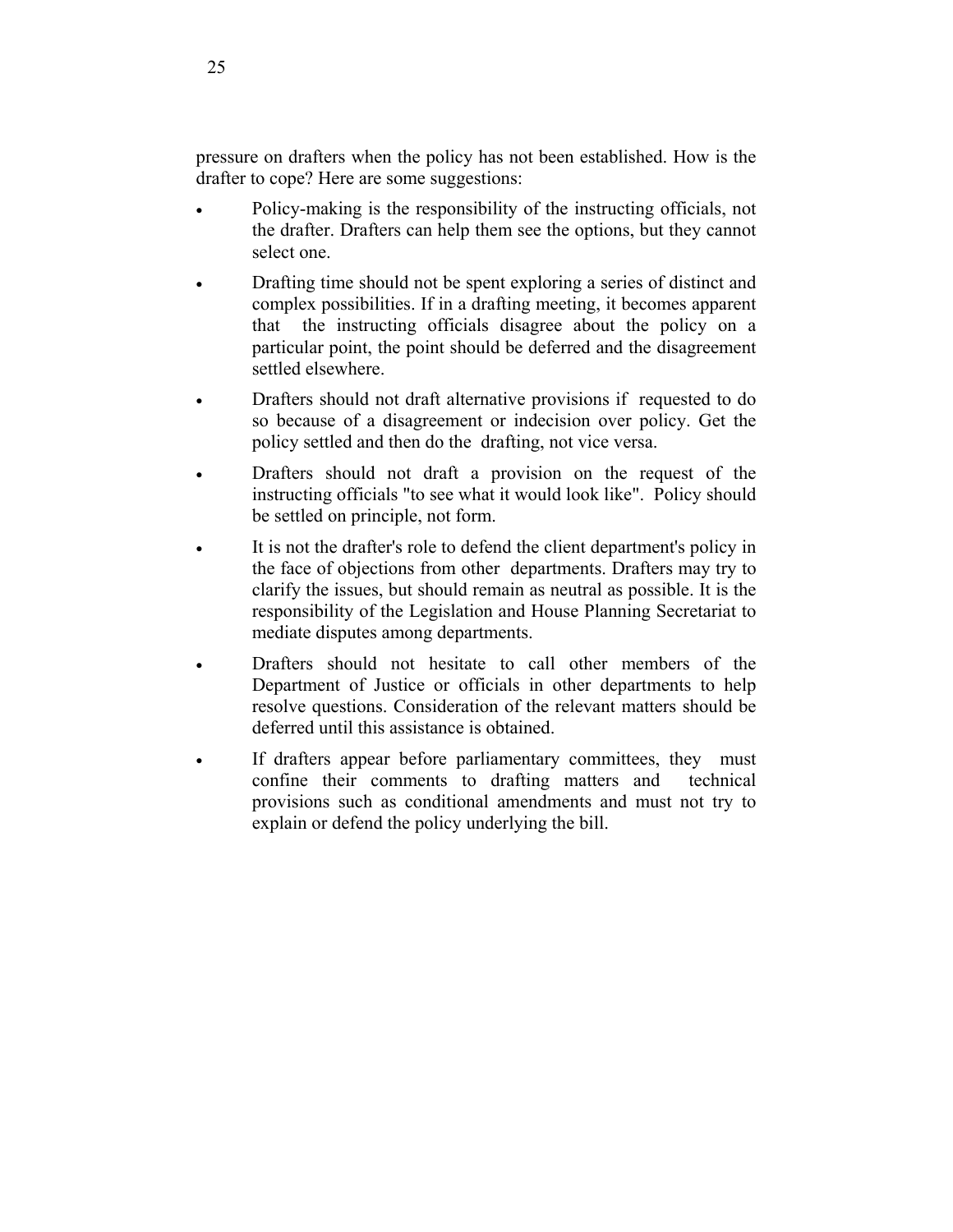# **Appendix 3 – List of Canadian Legislation of General Application**

#### **Access to Information Act and Privacy Act**

 The Acts govern the disclosure of information held by the Government. They are especially relevant to provisions that either prevent or require the disclosure of this information. If provisions restricting access to government information conflict with the Access to Information Act, they will be overriden by section 4 of that Act, unless they are listed in Schedule II as exceptions Such provisions should only be included when they differ from the provisions of these Acts and the differences are justifiable. Before including them, drafters should consult the Access to Information and Privacy Section.

#### **Canadian Environmental Assessment Act**

 This Act requires assessments of the likely environmental impact of a wide range of proposed Government decisions and activities.

#### **Canadian Human Rights Act and Official Languages Act**

 These Acts protect the basic rights of individuals, including linguistic rights. They are regarded as quasi-constitutional and contain provisions stating that they prevail over all other legislation in cases of inconsistency.

#### **Criminal Code and Contraventions Act**

 These Acts provide an administrative framework for offences created by federal legislation. This framework includes investigatory powers and procedures for prosecution or other disposition of offences.

 Canada Evidence Act, Crown Liability and Proceedings Act and Federal Court Act

 These Acts deal with court proceedings relating to the administration of federal legislation or the Federal Crown.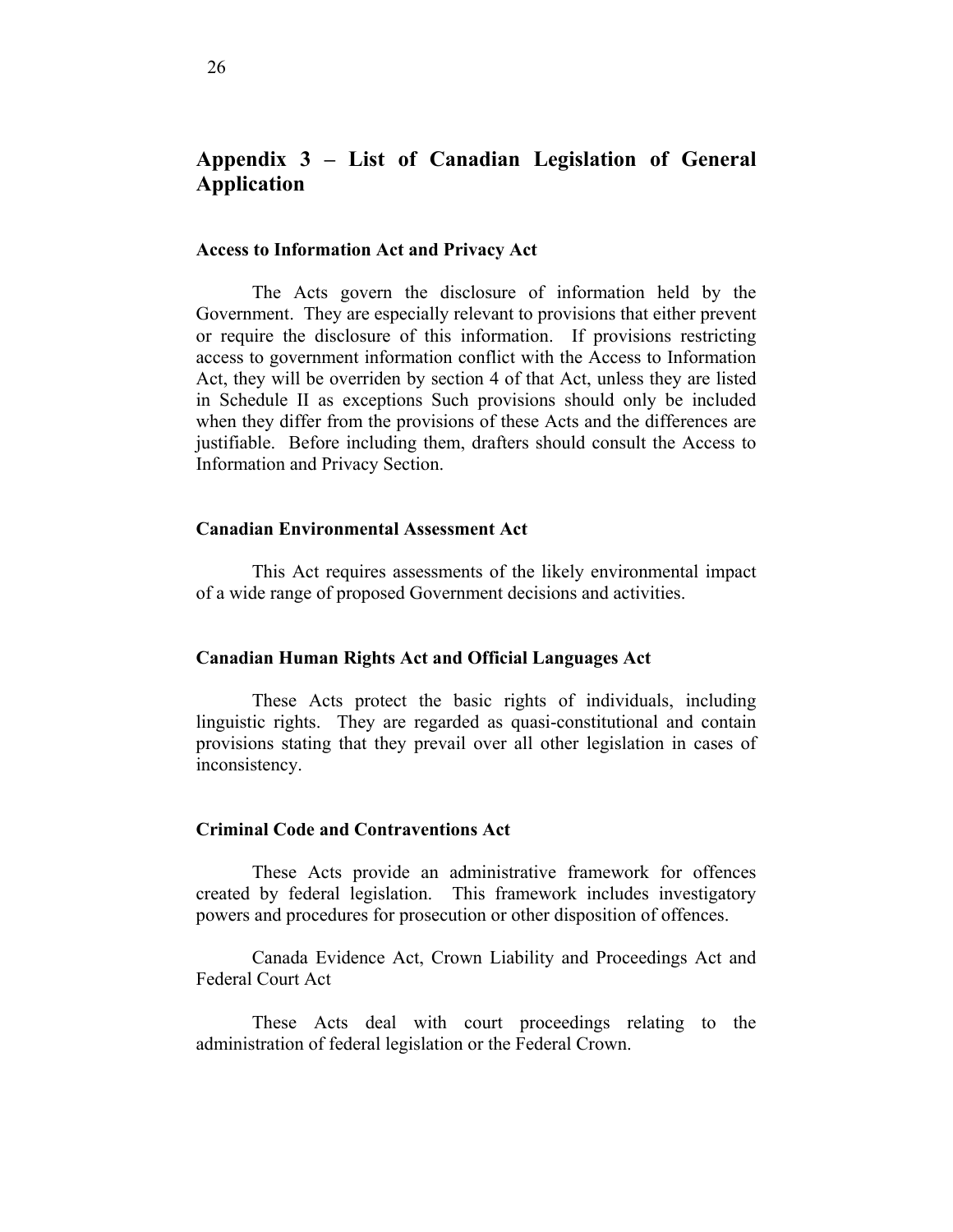#### **Financial Administration Act**

 This Act deals with the financial affairs of the Government of Canada, including the collection and expenditure of public money and an accountability framework for Crown corporations. Drafters should particularly note sections 11, 41 and 87, which operate despite any other Act.

#### **Public Service Rearrangement and Transfer of Duties Act**

 This Act allows the Governor in Council to reorganize the public service, including the creation and amalgamation of departments and the reassignment of ministers.

*Public Service Employment Act*, *Public Service Staff Relations Act* and *Public Service Superannuation Act*

 These Acts deal with the employment of public servants, including hiring, dismissal and the negotiation of terms and conditions of employment.

#### **Oceans Act**

 This Act provides for the application of Canadian law in the offshore areas surrounding Canada's land mass.

*Publication of Statutes Act*, *Statutory Instruments Act* and *Statute Revision Act*

These Acts provide for the promulgation of federal legislation.

 Drafters should be aware of these Acts since they deal with issues that frequently arise in drafting legislation. Some provide supplementary rules that need not be repeated in other legislation. For example, the *Criminal Code* provides rules about the investigation and prosecution of offences while the *Oceans Act* provides rules about the application of Canadian law in the waters surrounding Canada.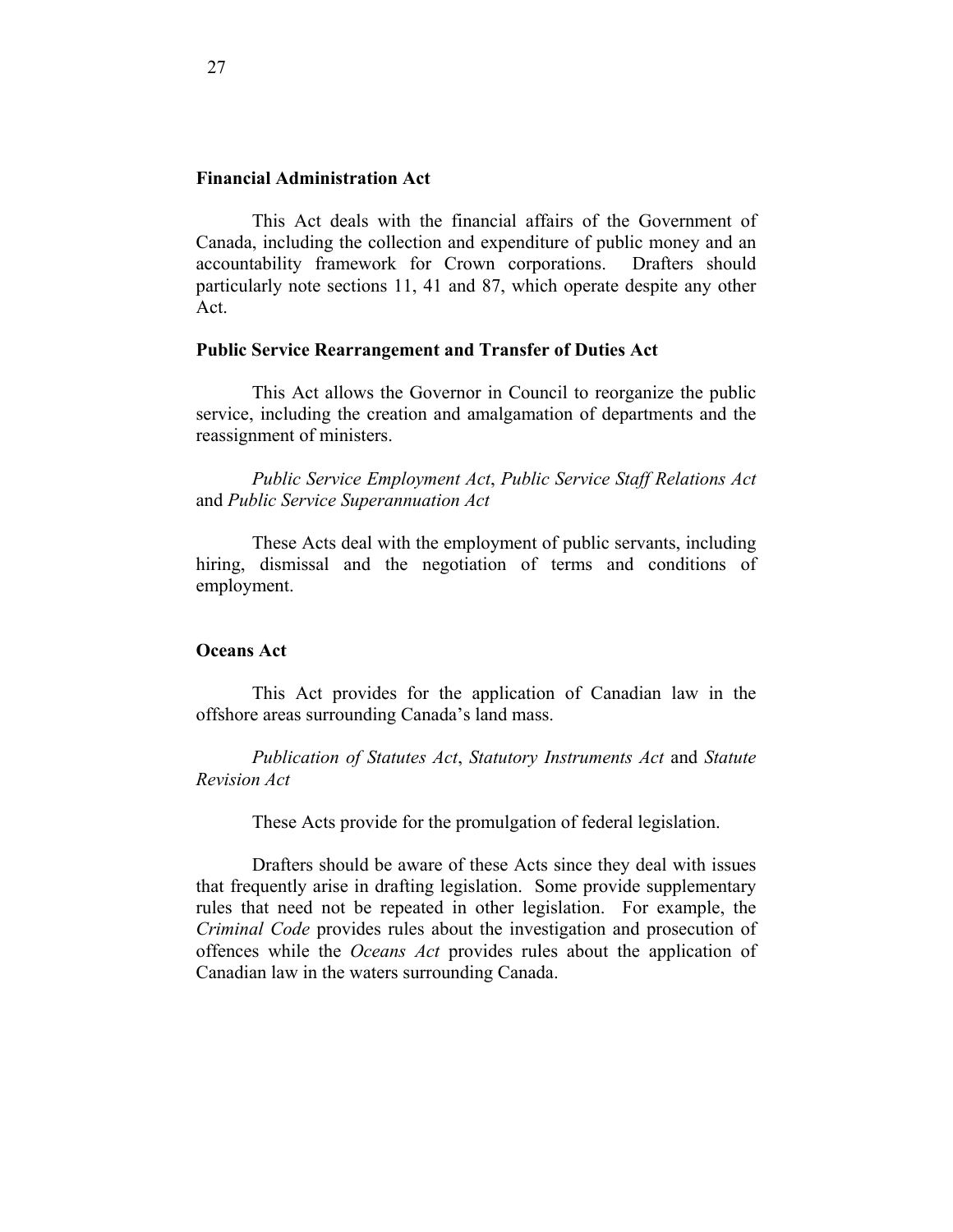# **Appendix 4** − **Drafter's Checklist**

 This checklist of questions highlights the main aspect of a drafter's role discussed in this paper.

Conformity with Government Policies:

- Is the bill drafted in accordance with the drafting instructions in the Cabinet Record of Decision?
- Have deviations from the RD in the bill or any subsequent motions to amend it been discussed with the Legislation and House Planning Secretariat? (Notes to Drafters 1996-7 and 1997-4)
- is the bill drafted in conformity with the Justice Policy on Legislative Bijuralism?
- has the bill been drafted taking into account gender equality considerations? (see Diversity and Justice : Gender Perspectives, A Guide to Gender Equality Analysis)
- are any regulation-making powers drafted in accordance with the Cabinet Directive on Law-making of March, 1999?
- are any provisions dealing with records inconsistent with the Treasury Board Policy on the Management of Government Information Holdings at http://www.tbssct.gc.ca/Pubs\_pol/ciopubs/TB\_GIH/CHAP3\_1\_e.html?
- do any provisions undermine the confidentiality of income tax returns?
- have any provisions restricting rights under the Access to Information Act been discussed with the Information and Privacy Law Section? (Notes to drafters 1987-10 and 1993-2)
- are offence provisions and enforcement powers consistent with the Departmental guidelines in the Criminal Law in Society and Notes to Drafters 1988-1: Guidelines for the granting of enforcement powers; 1990-3: Minimum punishments; 1992-5: Enforcement and penalty provisions in non-criminal legislation?
- have any provisions requiring documents to be tabled in Parliament been discussed with the Legislation and House Planning Secretariat? (Note to drafters 1987-4)
- has any aboriginal rights non-derogation clause been discussed with the Native Law Section? (Note to Drafters 1995-1)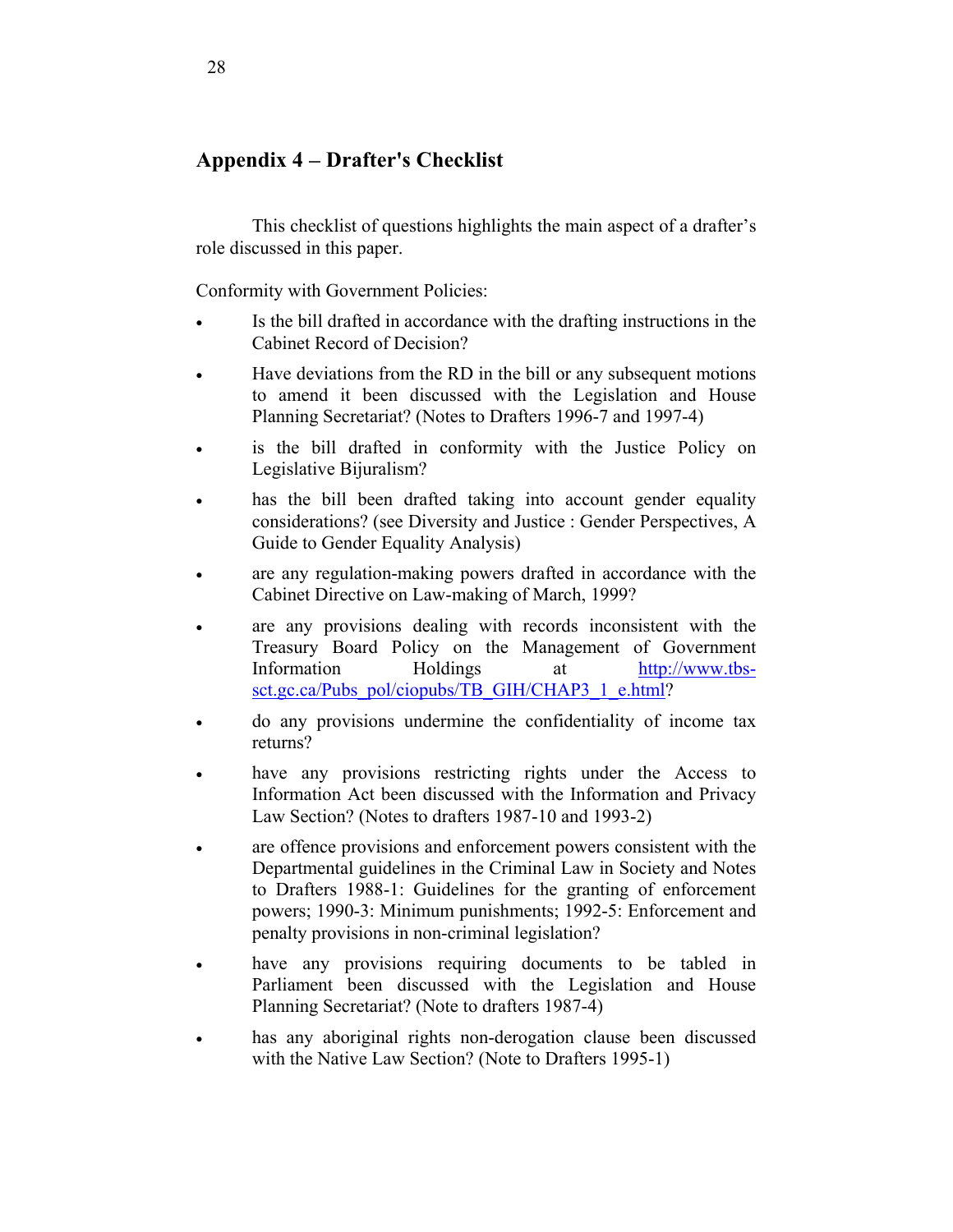• are powers conferred on a Minister of State? (Note to Drafters 1987-1)

### **Consistency with the Constitution and other Laws**

- is there constitutional authority for the bill or amendment?
- is it compatible with the Canadian *Charter of Rights and Freedoms*, the *Canadian Bill of Rights* and the *International Covenant on Human Rights*?
- are any provisions unnecessary repetitions of provisions in the *Interpretation Act*, the *Criminal Code*, the *Oceans Act* or any other Acts of general application?
- do any provisions conflict with other legislation?
- is the bill or amendment harmonized with both the common law and civil law systems?

## **Compatibility with legal values**

- does the bill or amendment infringe principles of natural justice and fairness?
- does it deny access to the courts?
- does it expropriate property without adequate compensation?
- does it apply retroactively?
- does it delegate authority over matters that Parliament should deal with, such as taxation or the creation of offences?
- does it have an adverse impact on women and other traditionally disadvantaged groups?
- is the bill drafted in gender neutral language?

## **Intelligibility**

- is the bill or amendment ambiguous?
- is it unduly vague?
- is it drafted as clearly and simply as possible?
- do both language versions say the same thing?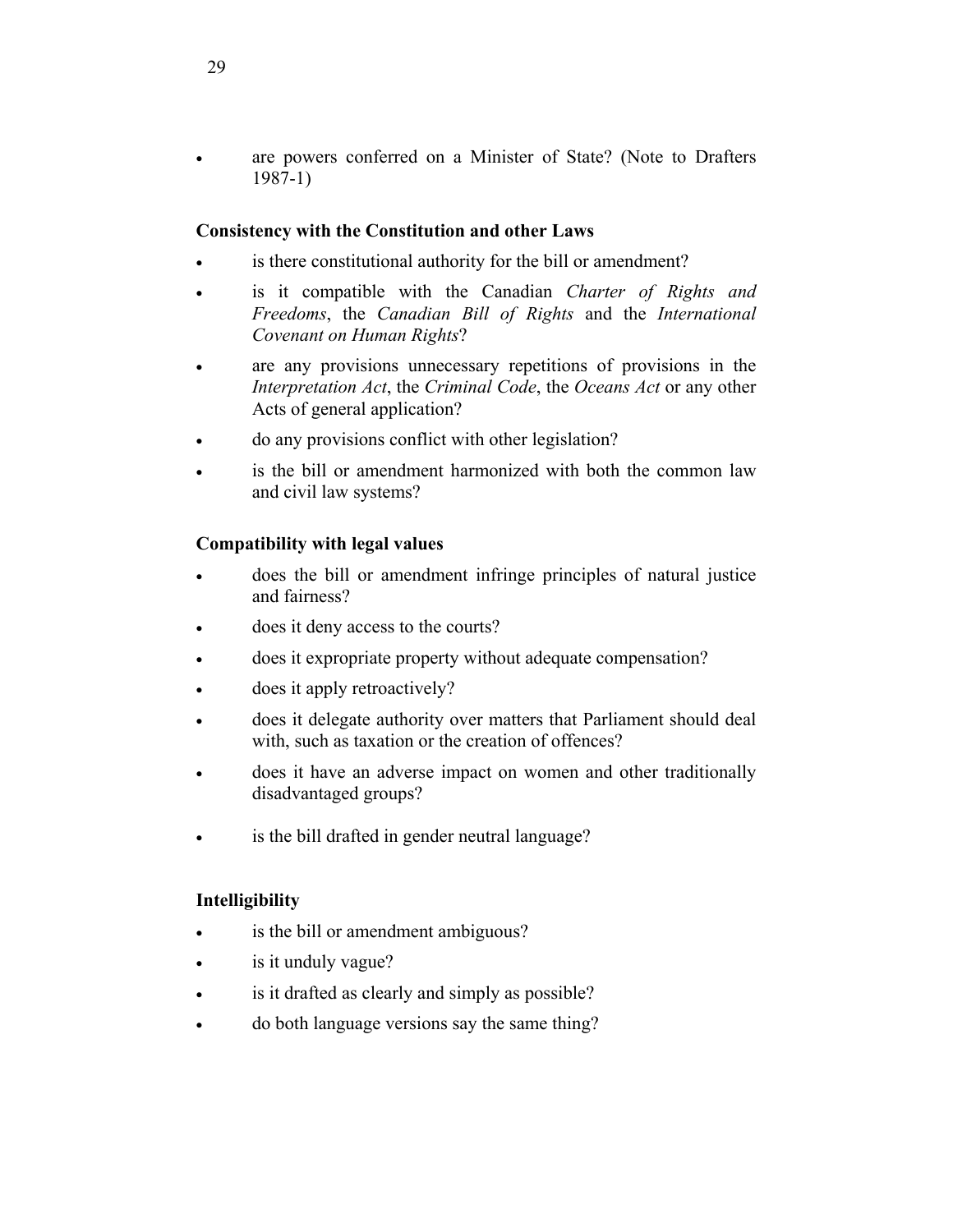# **Practicality**

- can the bill or amendment be implemented?
- are there adequate enforcement powers?
- are there adequate transitional provisions?
- are any conditional amendments needed to take account of other bills?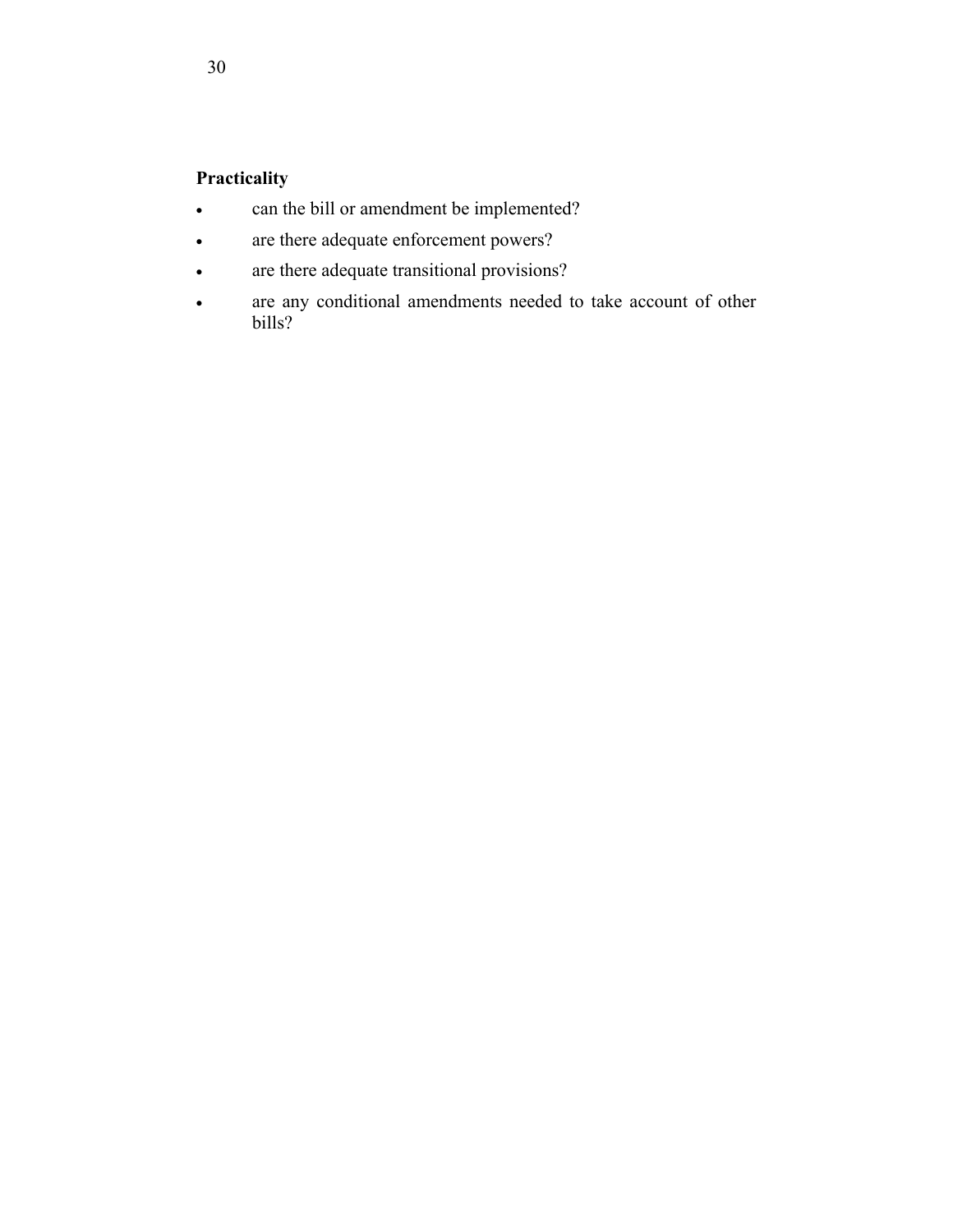# **Appendix 5 – Canadian Manuals and Guides**

 The most general reference document on the preparation of legislation is the Guide to Making Federal Acts and Regulations, published by the Privy Council Office, 2001. Additional material is set out in the tables below.

# **Preparing Legislation**

| Title                       | Author          | Reference and Language          | Assessment   |
|-----------------------------|-----------------|---------------------------------|--------------|
| The Role and Structure      | Privy Council   | http://www.pco-                 | Easily       |
| of the Privy Council        | Office          | bcp.gc.ca/default.asp?Page=Pub  | understood   |
| Office, current             |                 | lications&Language=E&doc=R      |              |
|                             |                 | ole/role e.htm                  |              |
|                             |                 | Bilingual                       |              |
| Memoranda to Cabinet:       | Privy Council   | http://www.pco-                 | Easily       |
| A Drafters' Guide           | Office          | bcp.gc.ca/default.asp?Language  | understood   |
|                             |                 | $=E\&Page=publications\⋐=m$     |              |
|                             |                 | c&Doc=mc e.htm                  |              |
|                             |                 | Bilingual                       |              |
| Responsibility in the       | Privy Council   | ISBN 0-662-58782-0              | Easily       |
| Constitution, 1993          | Office          | Bilingual                       | understood   |
| Designing Regulatory        | Department of   | Printed                         | Detailed and |
| Laws that Work              | Justice         | Bilingual                       | technical    |
|                             | (Constitutional |                                 |              |
|                             | and             |                                 |              |
|                             | Administrative  |                                 |              |
|                             | Law Section)    |                                 |              |
| Manual for Designing        | Department of   | Electronic version available on | Detailed and |
| Administrative              | Justice         | the Department of Justice       | technical    |
| Tribunals, 1998             | (Constitutional | Intranet                        |              |
|                             | and             | Bilingual                       |              |
|                             | Administrative  |                                 |              |
|                             | Law Section)    |                                 |              |
| Composition of              | E. A. Driedger  | ISBN 0-660-00443-7              | Detailed and |
| Legislation, 2nd ed.,       |                 | English                         | technical    |
| 1976                        |                 |                                 |              |
|                             |                 |                                 |              |
| <b>Legislation Deskbook</b> | Department of   | Electronic version available on | Detailed and |
|                             | Justice         | the Department of Justice       | technical    |
|                             | (Legislative    | Intranet                        |              |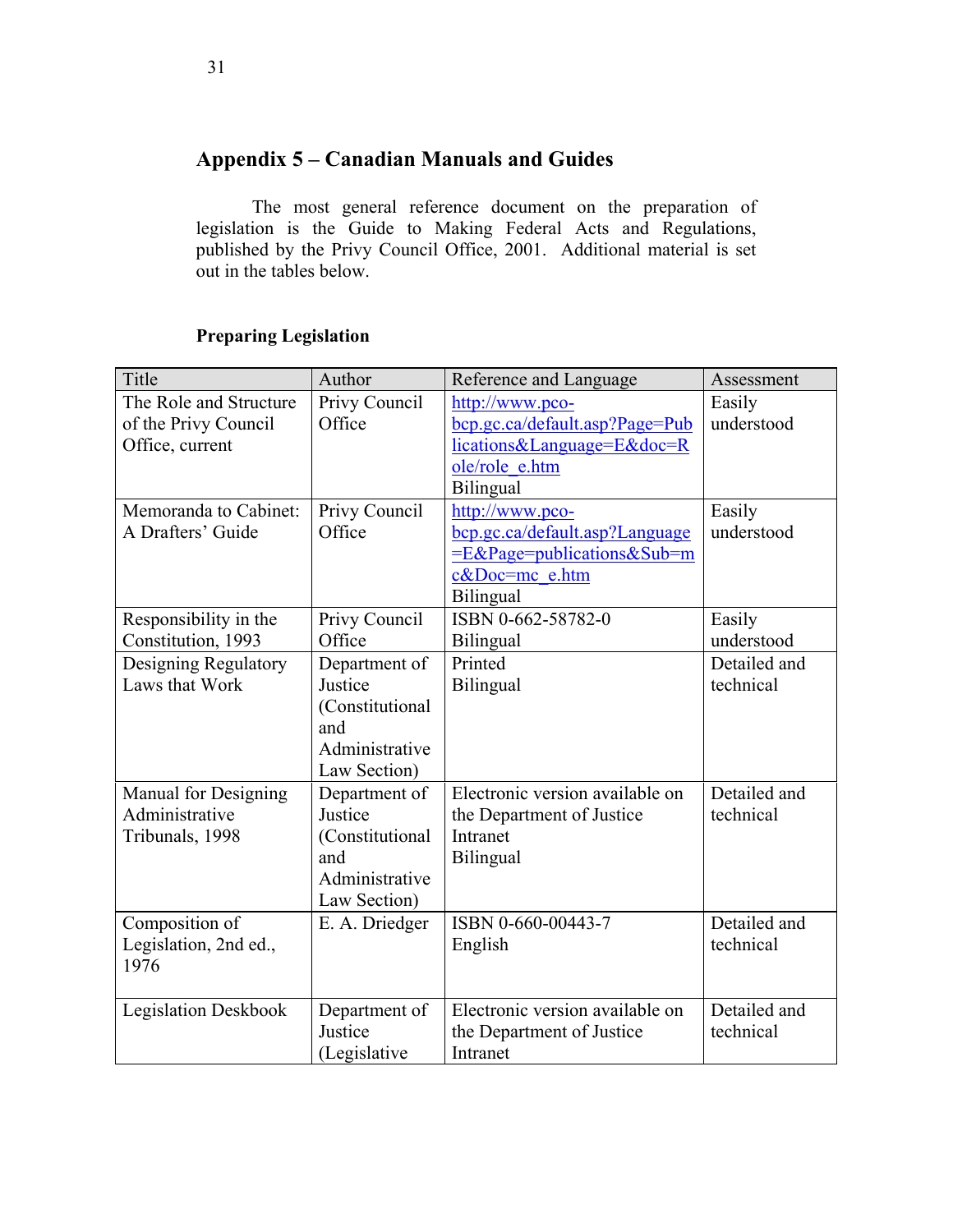| Title                                    | Author                                                           | Reference and Language | Assessment                                        |
|------------------------------------------|------------------------------------------------------------------|------------------------|---------------------------------------------------|
|                                          | <b>Services</b><br>Branch)                                       | Bilingual              |                                                   |
| Guide canadien de<br>rédaction française | Department of<br>Justice<br>(Legislative<br>Services<br>Branch)  | Printed<br>French      | Detailed<br>guidance on<br>drafting in<br>French  |
| Legistics                                | Department of<br>Justice<br>(Legislative)<br>Services<br>Branch) | Printed<br>English     | Detailed<br>guidance on<br>drafting in<br>English |